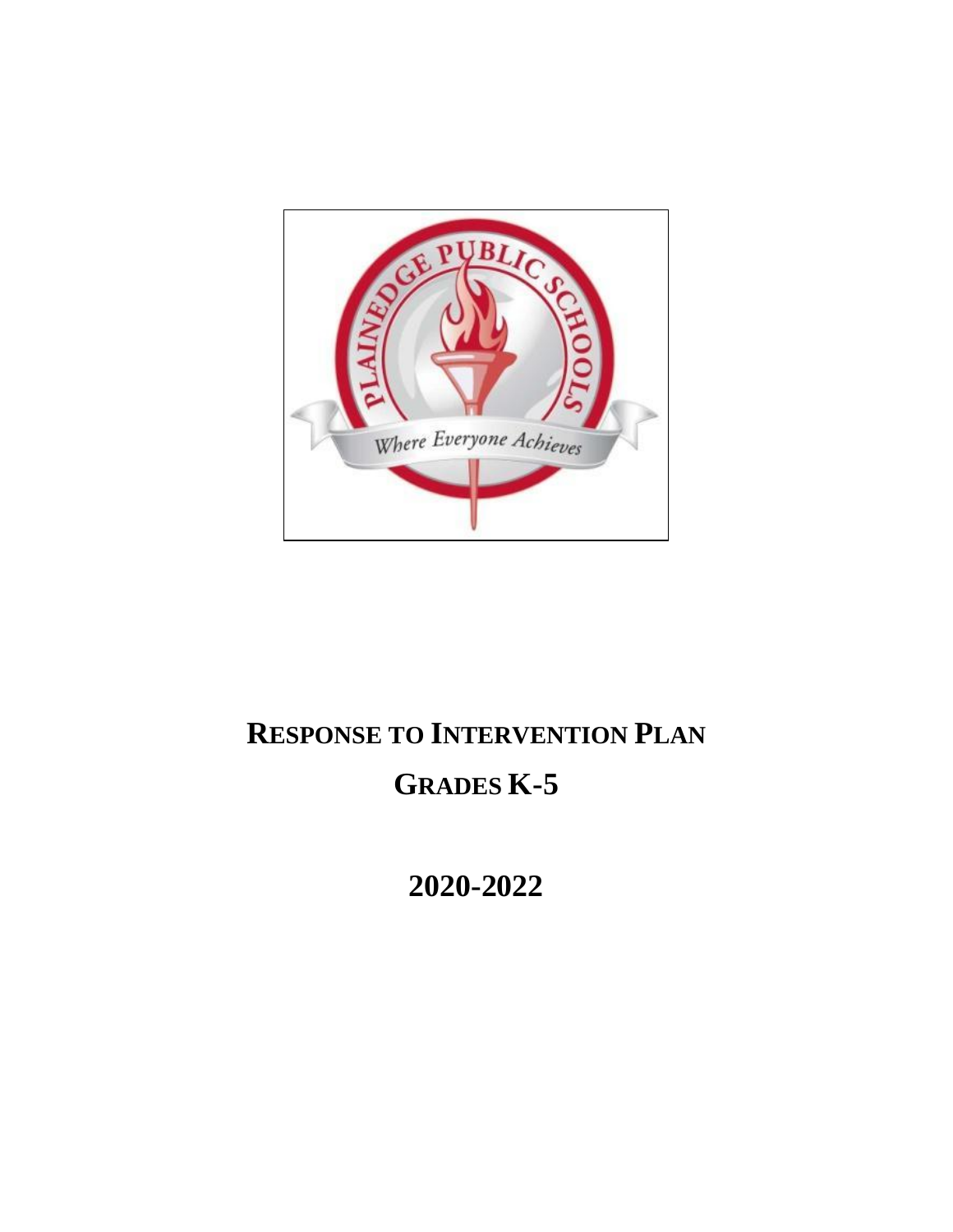## **Table of Contents**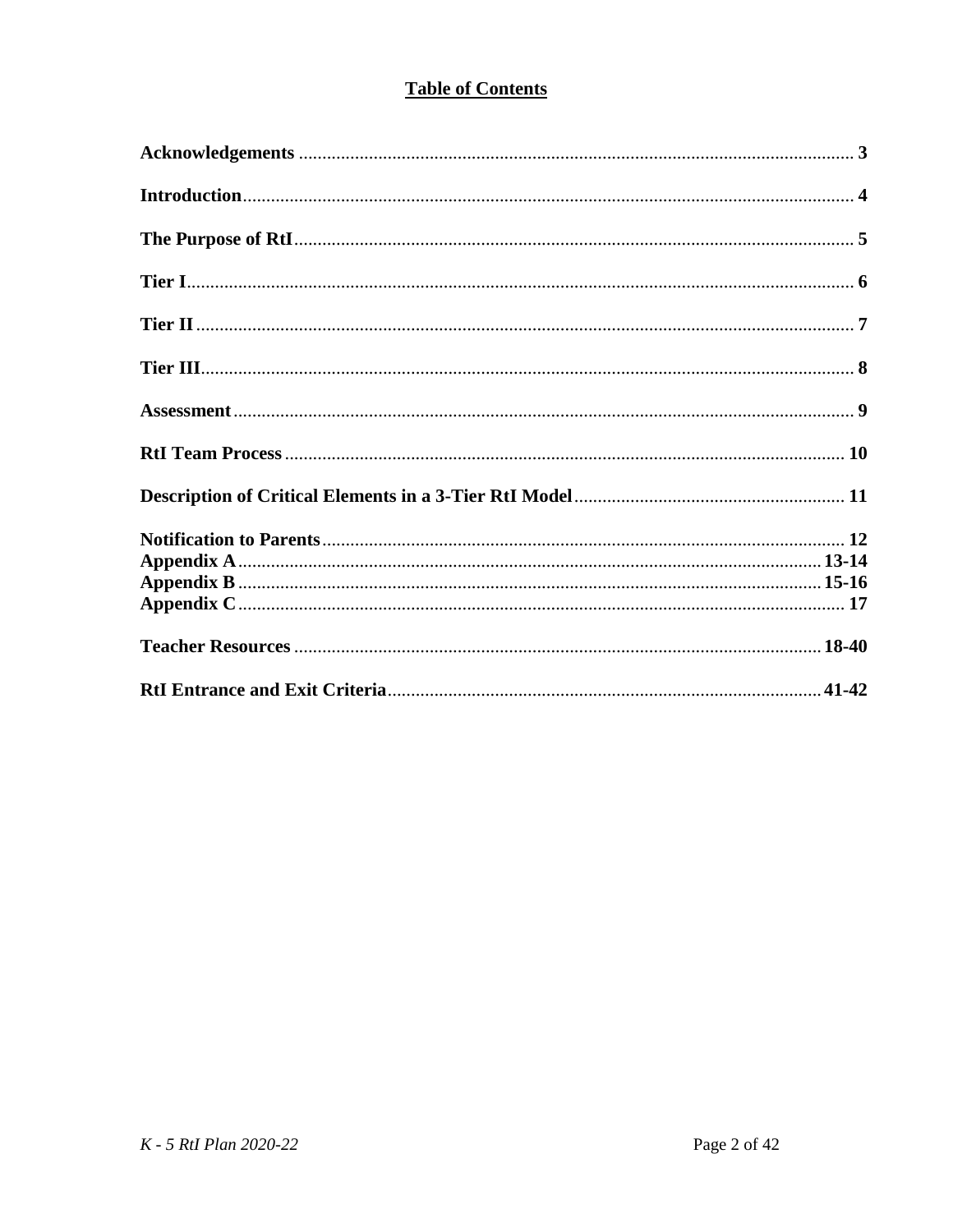#### <span id="page-2-0"></span>**Acknowledgements**

The district would like to acknowledge the efforts and expertise of the following Response to Intervention (RtI) Committee representatives who have contributed to a plan that supports the needs of our students, programs, and related services.

#### ADOPTED: July 2020

This plan was a collaborative effort of administration, intervention specialists and special educators across the district.

Administration:

Catherine Honeyman, Nicole Duffy, Verdel Jones, Bridget Murphy, Joseph Maisano, Emily O'Brien, Jennifer Thearle and Sara Azizollahoff

Reading Intervention Specialists:

Christine Caputi, Kristina Carlstrom, Lee Ann Cherpak, Kristin Hutt, Alexis Keeling, Melissa McCormick, Susan McEnerney, Christine Rutigliano, Stacey Schwartz and Kasey Ziff

#### Math Intervention Specialists:

Patricia Conti, Matthew Grzybowski, Christine Rutigliano, Jennifer Seaman and Kasey Ziff

#### Special Education Team Members:

Kayla Boyle, Nadyne Castoro, Nicole Clark, Lauren Marcano, Lisa Pleines, Cathleen Porter, Laura Roselli and Ellen Ward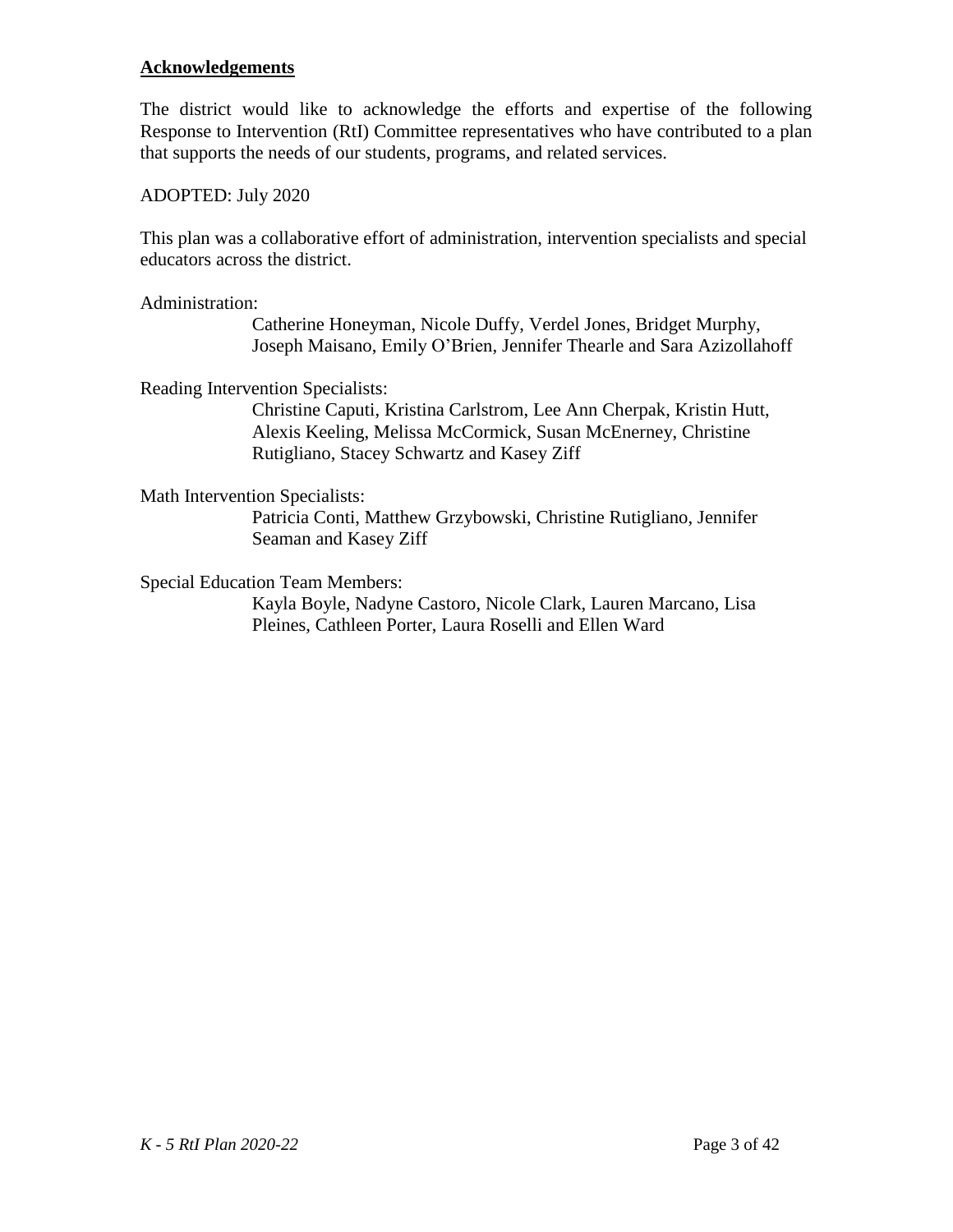#### <span id="page-3-0"></span>**Introduction**

The Plainedge Public Schools has developed a plan based on an outline provided by New York State. This plan outlines our District's phase-in timeline and will be reviewed on a yearly basis. At the time of developing this plan, we structured RtI within the framework of current staffing, state recommendations and available resources.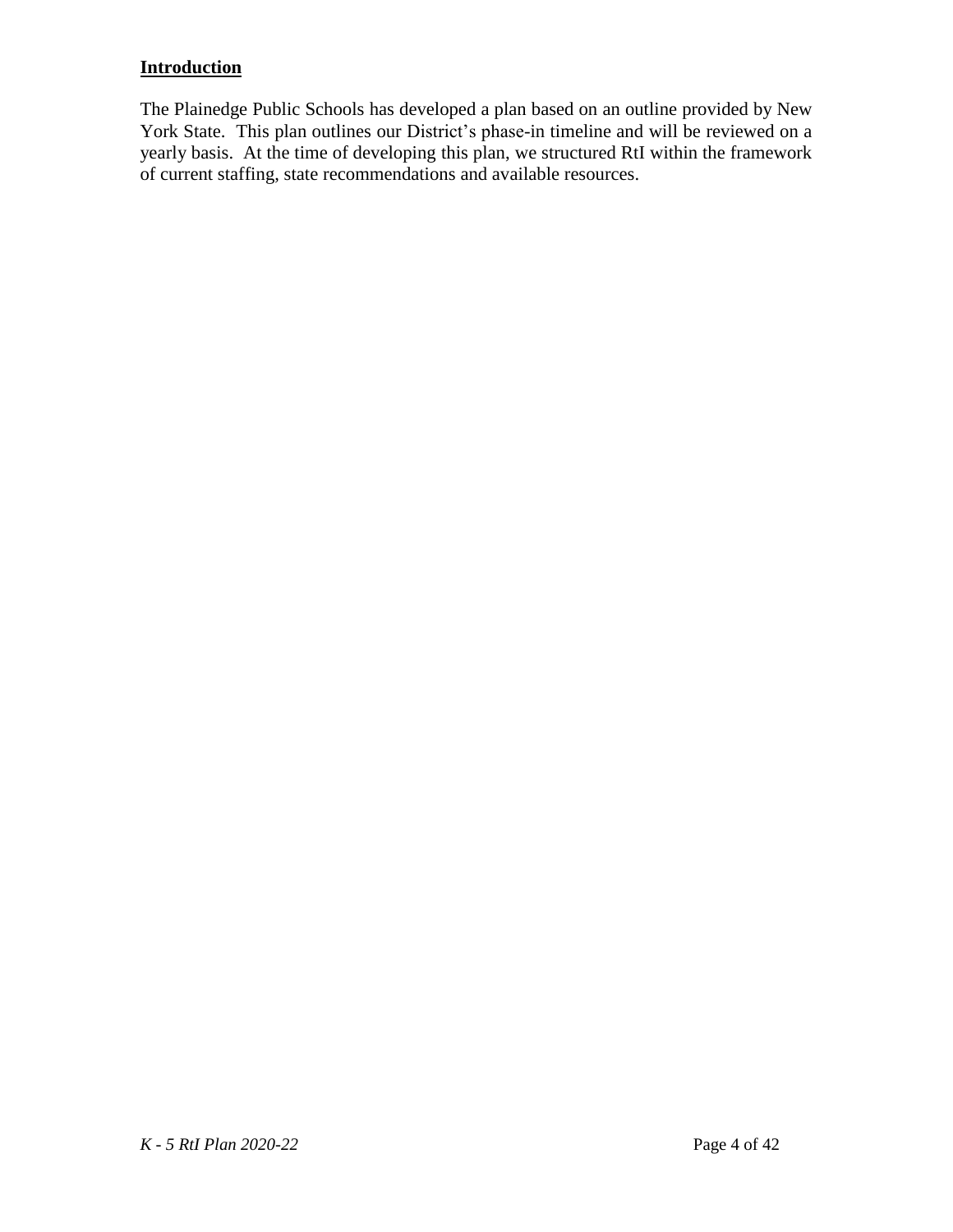#### <span id="page-4-0"></span>**The Purpose of RtI**

RtI is a process designed to help schools focus on high-quality instruction that is matched to student needs and is monitored on a more frequent basis. Information gained from the RtI process is used by school personnel to develop specific interventions and to make data-based decisions regarding the student's educational program. Each student will be placed in one of three "tiers" (pictured below). In this structure, programs are more appropriately modified to fit a student's specific needs. In addition to the tier interventions, the teachers will utilize our current reading programs to support struggling learners. These programs will be utilized within the various RtI tiers so that students can acquire the necessary skills for current and future success.

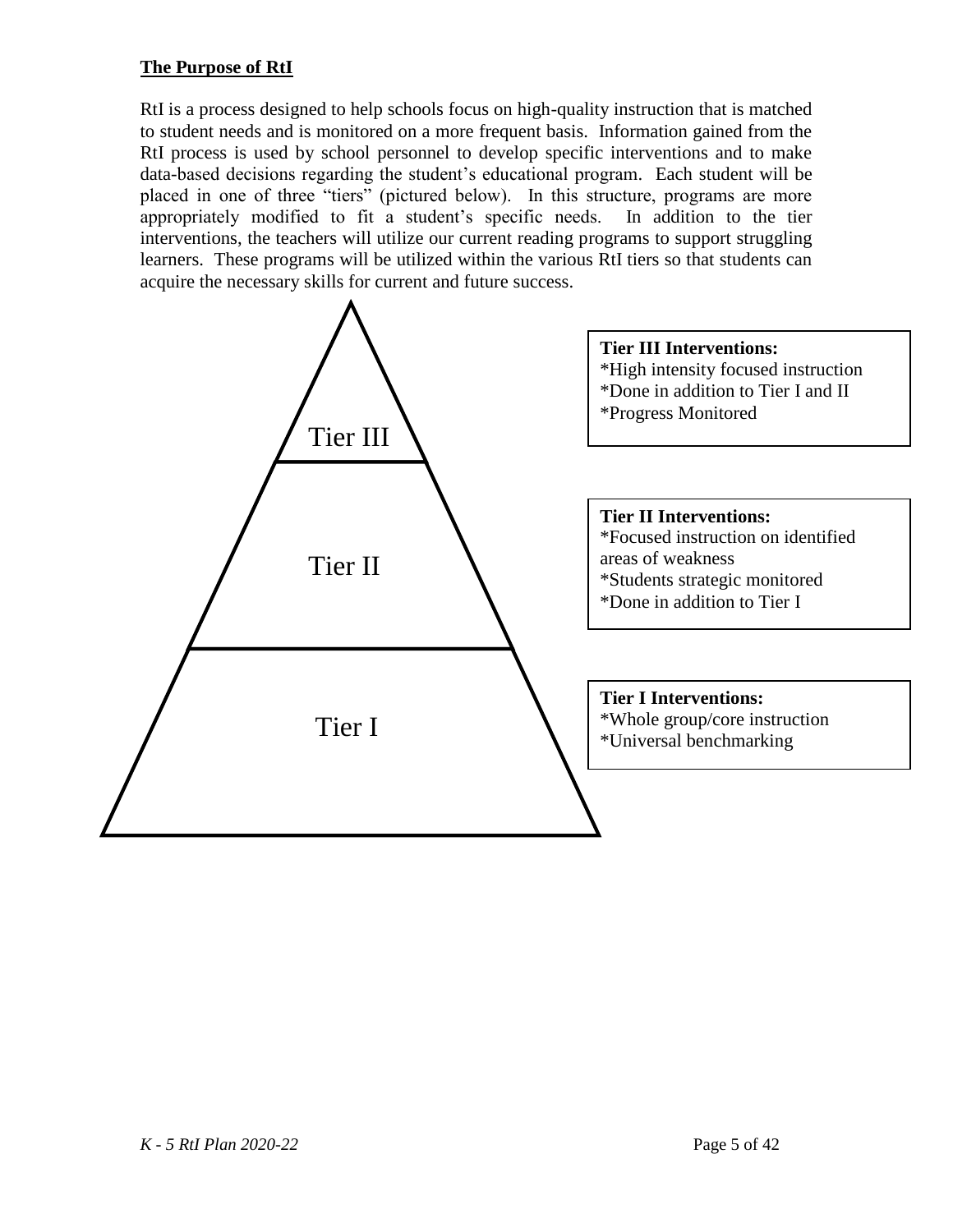## **Tier I**

The core, researched-based curriculum is implemented by classroom teachers in the general education classroom. Appropriate instruction and research-based instructional interventions in this tier should meet the needs of at least 80 percent of all learners and align with the New York State learning standards. Universal screening will be administered to all students in the general education classroom three times per year. Students identified as at-risk by one or more data sources receive additional instruction or interventions within the general education classroom in small groups based upon need identified. Students in need of additional support are monitored weekly by the classroom teacher for five or six weeks. This additional intervention is implemented by the classroom teacher and monitored for fidelity and effectiveness using multi-tier differentiated instruction.

- Research-based core curriculum
- Includes all students
- Universal screening 3 times yearly
- A 90 minute reading block in the areas of:
	- o Phonemic Awareness
	- o Phonics
	- o Fluency
	- o Vocabulary
	- o Comprehension

#### **Tier I – Five Components of Literacy Instruction**

- 1. **Phonemic Awareness** understanding that the sounds of spoken language work together to make words.
- 2. **Phonics** understanding that there is a relationship between letters and sounds through written language.
- 3. **Fluency** the ability to read orally with appropriate speed, accuracy and proper expression.
- 4. **Vocabulary** refers to the words children must know to communicate effectively and the ability to understand new words.
- 5. **Comprehension** constructing meaning that is reasonable and accurate by connecting what has been read to what the reader already knows and thinking about all of this information until it is understood.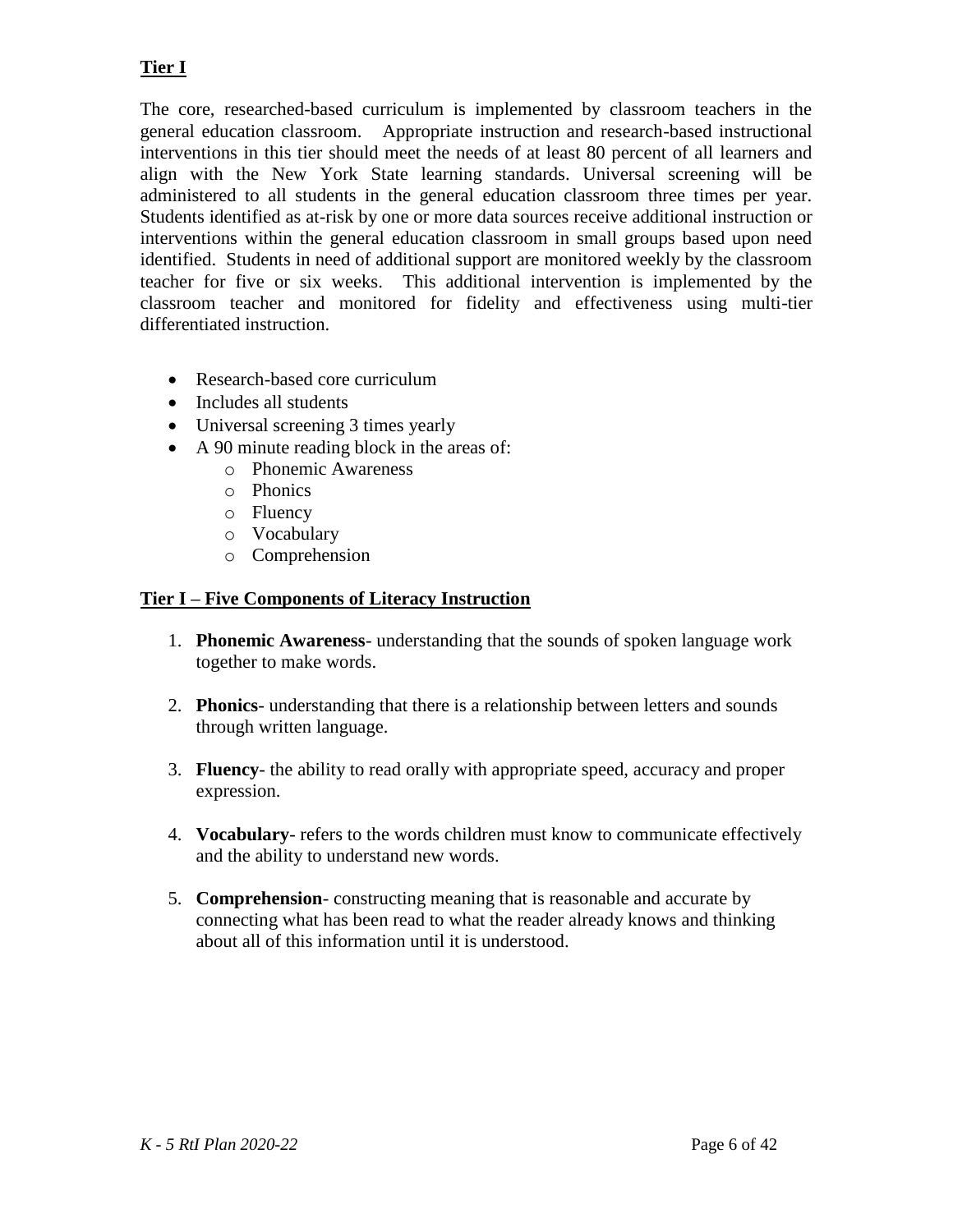# <span id="page-6-0"></span>**Tier II**

Tier II includes individualized, target supports for students with more significant academic concerns. Tier II intervention is typically small group supplemental instruction. This supplemental instructional intervention is provided in addition to the classroom instruction provided in Tier I. Students receiving Tier II intervention are provided classroom instruction plus supplemental intervention in a small group, multiple times a week.

- Tier II interventions shall be targeted interventions matched to students' specific academic strengths and needs. All interventions will be research-based interventions.
- Interventions may occur in the classroom or in pull-out models.
- School personnel must conduct regular fidelity checks to determine if the intervention was implemented the way it was intended.
- Interventions will target the five components of literacy instruction based on student need.
- The recommended length of time a student spends in Tier II intervention will vary depending on factors such as skill set and rate of progress.
- Strategic monitoring in Tier II will occur after 10-15 days of targeted instruction using curriculum based measurement (CBM) that measures targeted skills.
- If progress monitoring indicates that the student has achieved targeted skills, the intervention will be discontinued. The student will be progress monitored until the student demonstrates proficiency.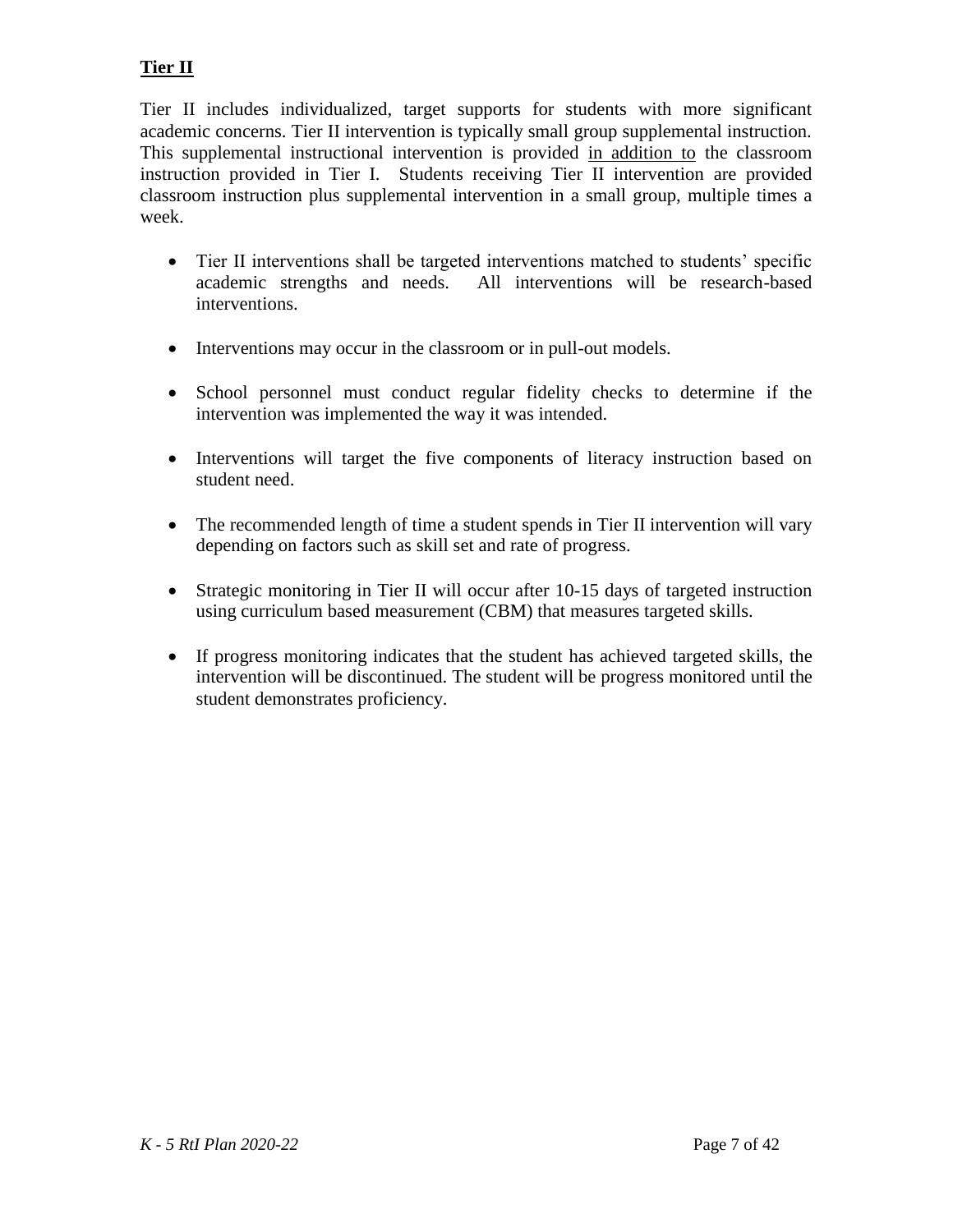# <span id="page-7-0"></span>**Tier III**

Tier III intervention is designed for those students who demonstrate insufficient progress in Tier II. Tier III differs from Tier II instruction in terms of such factors as time, duration, group size, frequency of progress monitoring and focus. This tier provides greater individualized instruction in a smaller group setting than Tier II and meeting at a greater frequency. Interventions are more likely to occur outside the general classroom.

- Interventions will target essential components of literacy and math instruction based on student need.
- Instruction is provided by school personnel who are highly skilled and trained.
- The recommended length of time a student spends in Tier III intervention may vary depending on the skill set to be learned. The rate of the student's progress and whether the student is making adequate progress to change their learning trajectory to achieve grade level proficiency in a reasonable amount of time.
- The progress of students in Tier III is monitored weekly to determine the student's response to intervention.
- A student must remain in Tier III until at least 5 progress monitoring data points are reached so the student's progress can be properly evaluated.
- If the student is successful with the plan over a period of time a student may return to Tier II or Tier I based on student need.
- If after a period of time the student does not make progress deemed sufficient by the RtI Team, a referral to Special Education may be appropriate.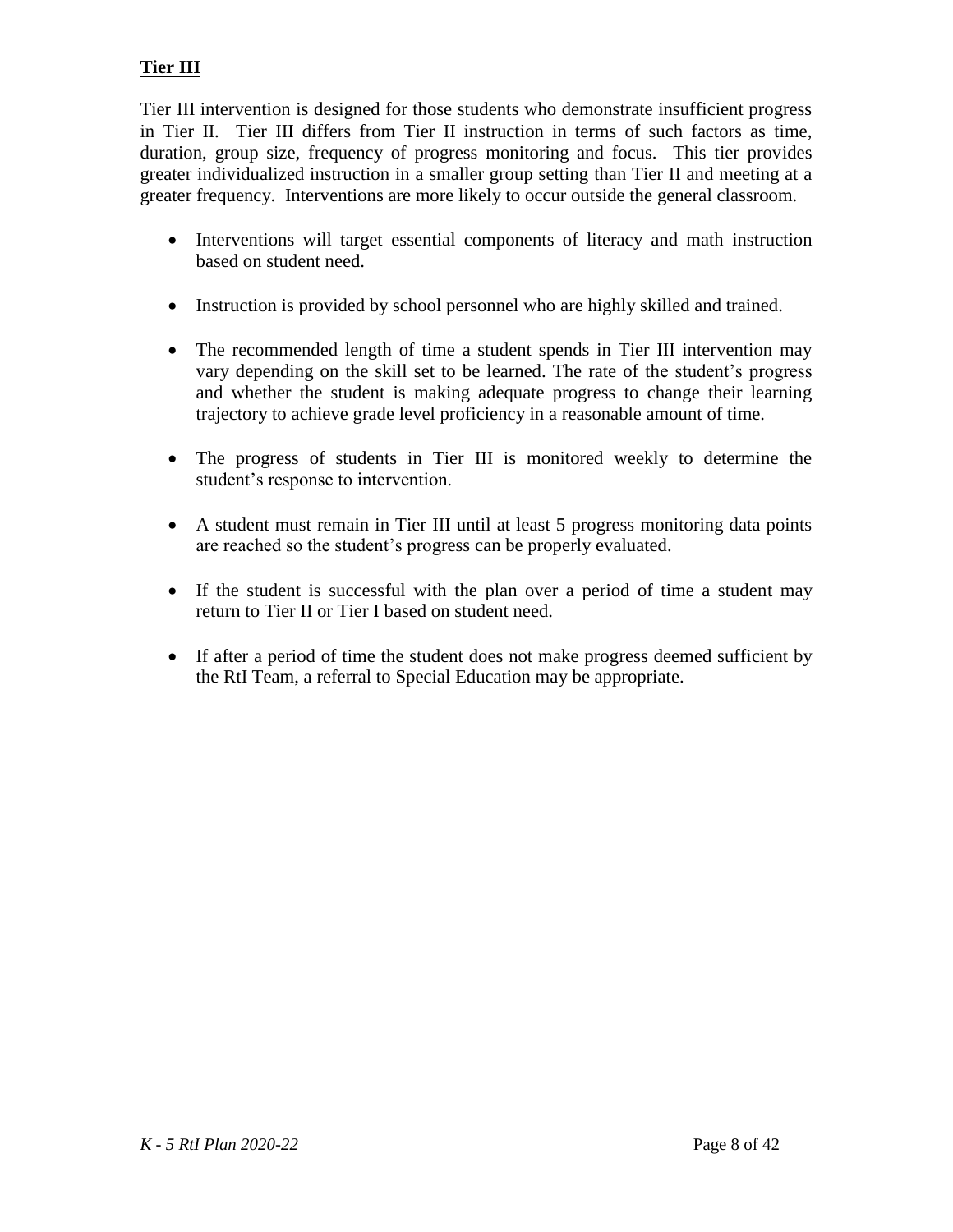#### <span id="page-8-0"></span>**Assessment**

RtI uses a tiered system of assessments that increases in frequency and intensity as greater needs are revealed. Timely, reliable assessments indicate which students are falling behind in critical skills. RtI allows schools to design instruction that responds to learning needs. This is done by regularly assessing students' progress in reading.

#### **There are three types of assessment tools used:**

- 1. **Universal Screening utilizes Curriculum Based Measures (CBMs)**, which are quick and efficient probes that measure overall ability and critical skills known to be strong indicators that predict student performance. CBMs are administered to all students three times a year. These assessments help to identify students who do not meet grade level expectations. These are used in conjunction with multiple measures such as classwork, classroom assessments, progress monitoring, and teacher recommendation.
- 2. **Progress monitoring** is the practice of assessing student performance using CBMs and other standardized measures on a repeated basis to determine how well a student is responding to the intervention. Progress monitoring occurs for students in Tiers II and III.

If the progress monitoring indicates that the student has achieved the skill (data points approaching, at or above the projected goal), the intervention will be discontinued. The student will be progress monitored while in the classroom to confirm that the skill is maintained.

If the data gathered through progress monitoring indicates improvement of skill, the intervention will be maintained. If the data gathered through progress monitoring indicates that the rate of improvement is not approaching the trend line to meet the level of the student's peers, the intervention will be altered. It can be altered by changing the focus of the intervention, increasing frequency, increasing the time of sessions or changing the materials used for the intervention.

3. **Supplemental Data – Informal and formal grade level measures.** Some examples of this type of data would include classroom observations, writing samples, exams, grade level assessments, state assessments, quizzes, and teacher observations.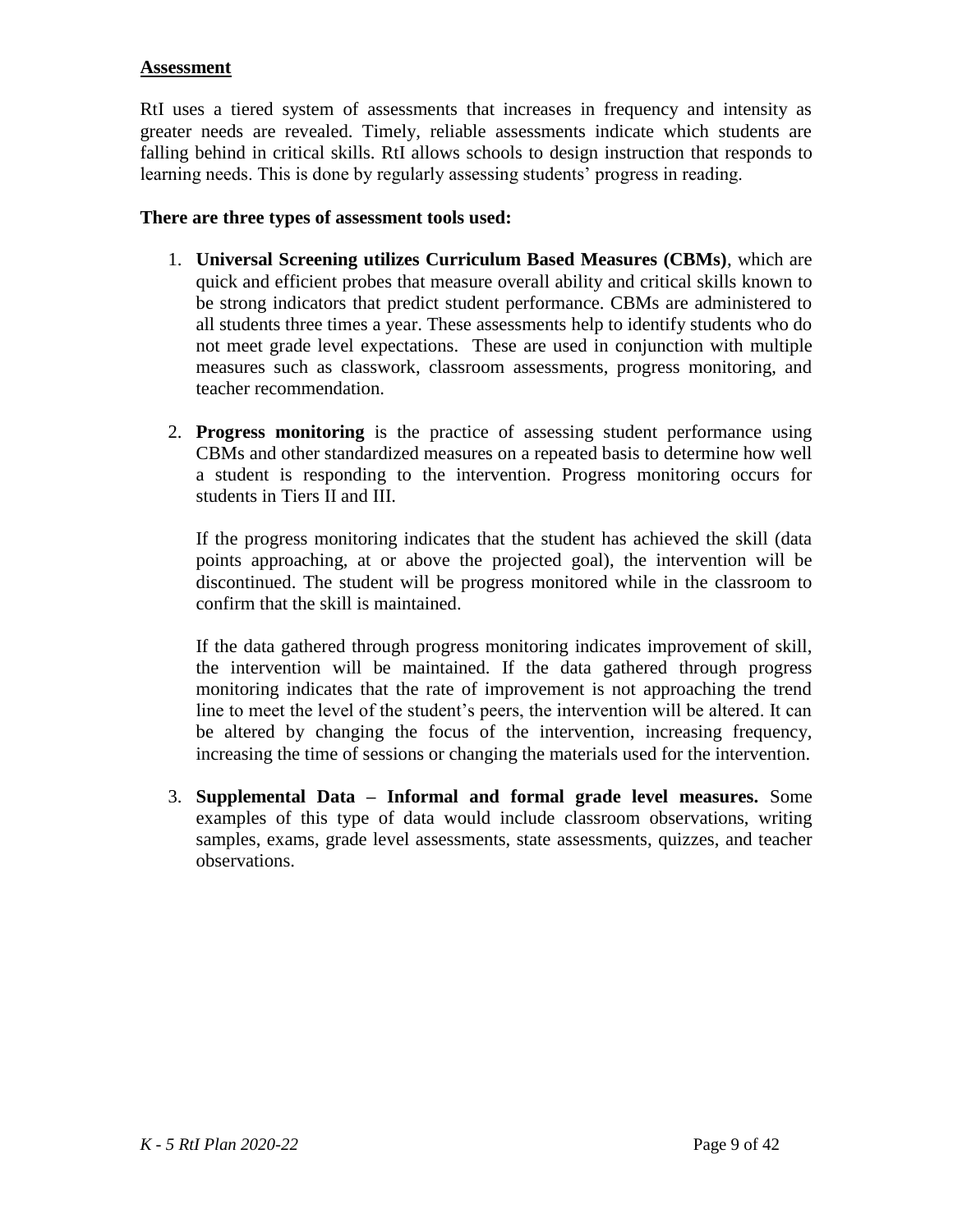#### <span id="page-9-0"></span>**RtI Team Process**

Eastplain Elementary School, Charles E. Schwarting Elementary School and John H. West Elementary School will use the same general procedures and forms for the RtI team review process. This uniformity will serve to provide fidelity of implementation of the team processes so that all children have access to early intervention according to their learning needs. A system for monitoring student data will be compiled and will transition with the student from grade to grade.

Each RtI Team *may* consist of the following team members:

A general education teacher, special education teacher, reading specialist, math specialist, speech language pathologist, school psychologist, ENL teacher, administrator, nurse, and guidance counselor.

Each RtI team will include:

- 1. Facilitator
- 2. Scribe
- 3. Time Keeper
- 4. Case Manager/Point Person

Procedures:

- 1. Review the student referral, tiered classroom intervention planning sheet and data collected.
- 2. Identify one or two specific areas to target.
- 3. Determine tier and intervention strategies or services.
- 4. Design an intervention plan as a team and provide teacher with the necessary information.
- 5. Assign a case manager/point person to oversee plan implementation and progress monitoring.
- 6. Clarify who will be communicating (verbally/written) with parents.
- 7. Schedule follow-up meeting.

By the end of the meeting, teachers will have a Student Intervention Plan to target the areas of difficulty.

For follow-up meetings, complete Section VI of the RtI Minutes Form and amend plan as needed.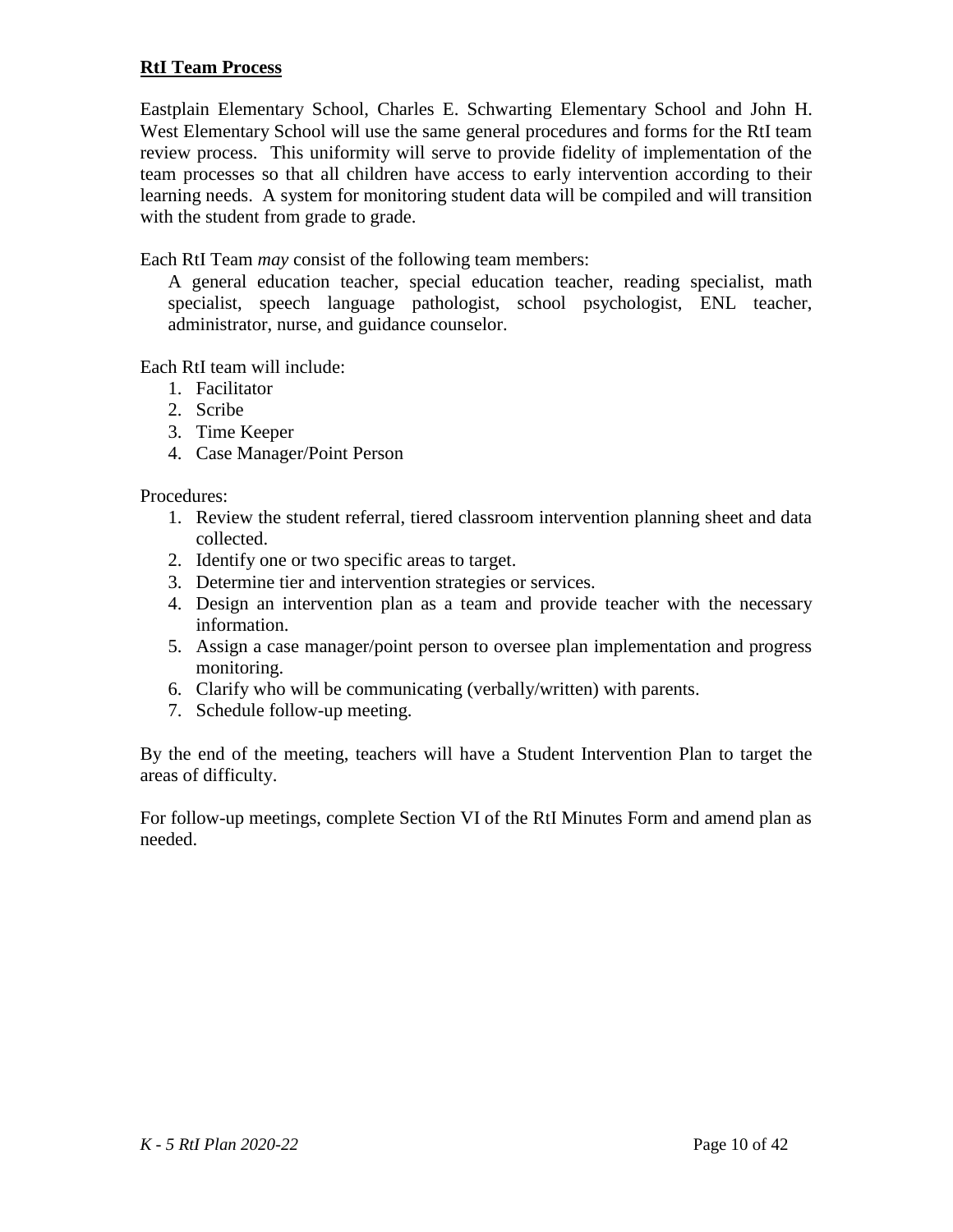<span id="page-10-0"></span>The following table outlines the essential features of a three-tier model of RtI including suggested ranges of frequency and duration of screening, interventions and progress monitoring. This is intended as guidance for districts as they determine the various components of their RtI model.

|                                    | Tier I                                                                                                                                                          | Tier II                                                                                                                                              | Tier III                                                                                                                  |
|------------------------------------|-----------------------------------------------------------------------------------------------------------------------------------------------------------------|------------------------------------------------------------------------------------------------------------------------------------------------------|---------------------------------------------------------------------------------------------------------------------------|
| Elements                           | Core Curriculum and<br>Instruction                                                                                                                              | Supplemental<br>Instruction                                                                                                                          | <b>Increased Levels of</b><br>Supplemental<br>Instruction                                                                 |
| Size of instructional group        | Whole class grouping                                                                                                                                            | Small group<br>instruction                                                                                                                           | Individualized or<br>smaller group<br>instruction                                                                         |
| Mastery requirements of content    | Relative to the cut<br>points identified on<br>criterion screening<br>measures and<br>continued growth as<br>demonstrated by the<br>curriculum based<br>measure | Relative to the cut<br>points identified on<br>criterion screening<br>measures and<br>continued growth as<br>demonstrated by<br>strategic monitoring | Relative to the<br>student's level of<br>performance and<br>continued growth as<br>demonstrated by<br>progress monitoring |
| Frequency of progress monitoring   | Screening measures<br>three times per year                                                                                                                      | Varies.<br>Approximately 10-15<br>days                                                                                                               | Varies.<br>Approximately<br>weekly                                                                                        |
| Frequency of intervention provided | Per school schedule                                                                                                                                             | Varies.<br>Approximately three<br>to five times per week<br>for approximately 20-<br>30 minutes per<br>session                                       | Varies. More frequent<br>than Tier II for<br>approximately 30 or<br>more minutes per<br>session                           |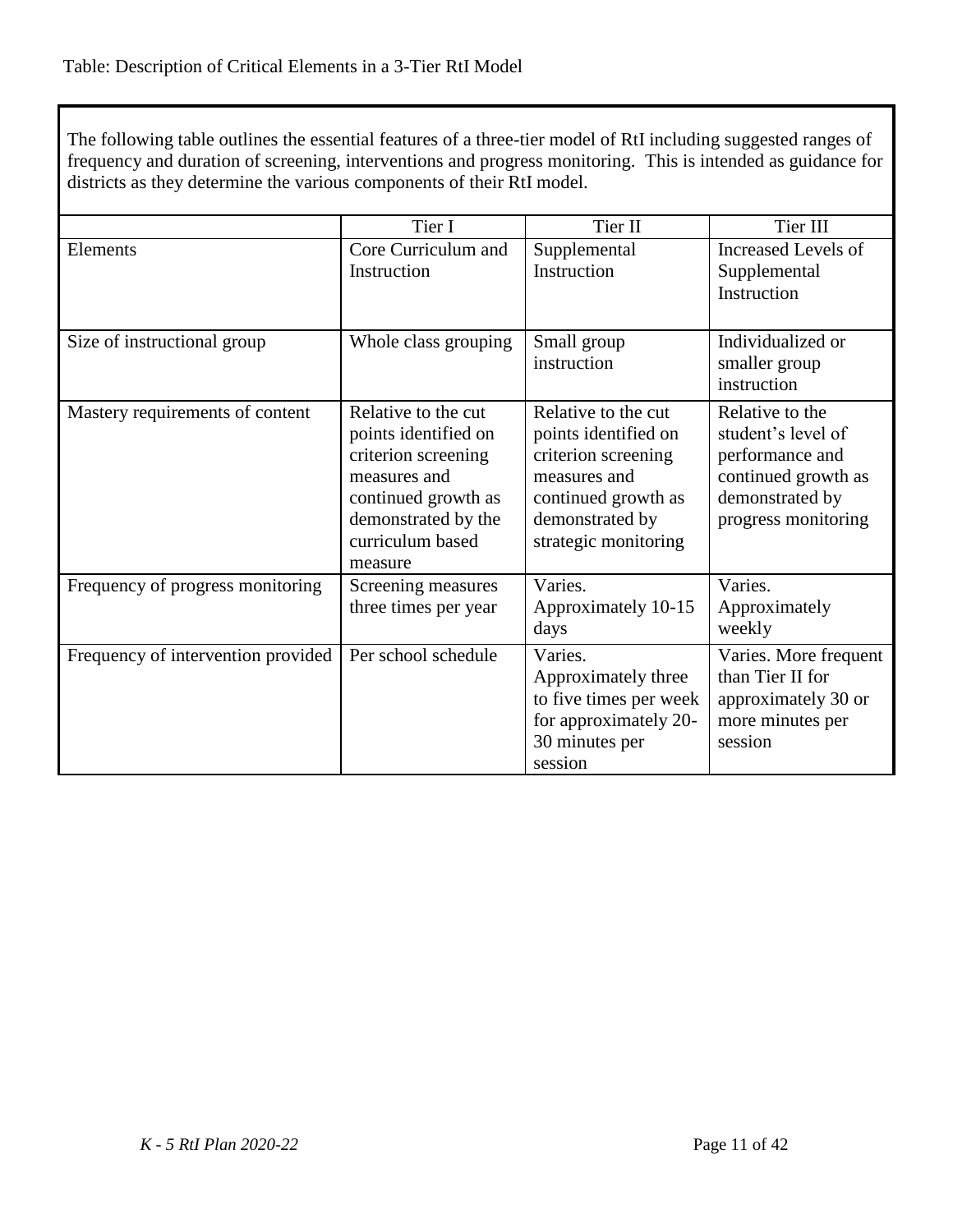#### <span id="page-11-0"></span>**Notification to Parents**

When a student has been identified as needing additional instruction beyond that provided to all students in the general education classroom, parents or guardians will receive written notification that will include:

- 1. The specific subject area in need of intervention.
- 2. The strategies for increasing the student's rate of learning.
- 3. The frequency and duration of the intervention.
- 4. The name of the instructor providing the intervention.
- 5. The parents' right to request an evaluation for special education programs and services.
- 6. Notice of an increase, reduction or cessation of RtI services.

\*\*\*Please see Appendix A, B, and C for examples of the parent notification letters.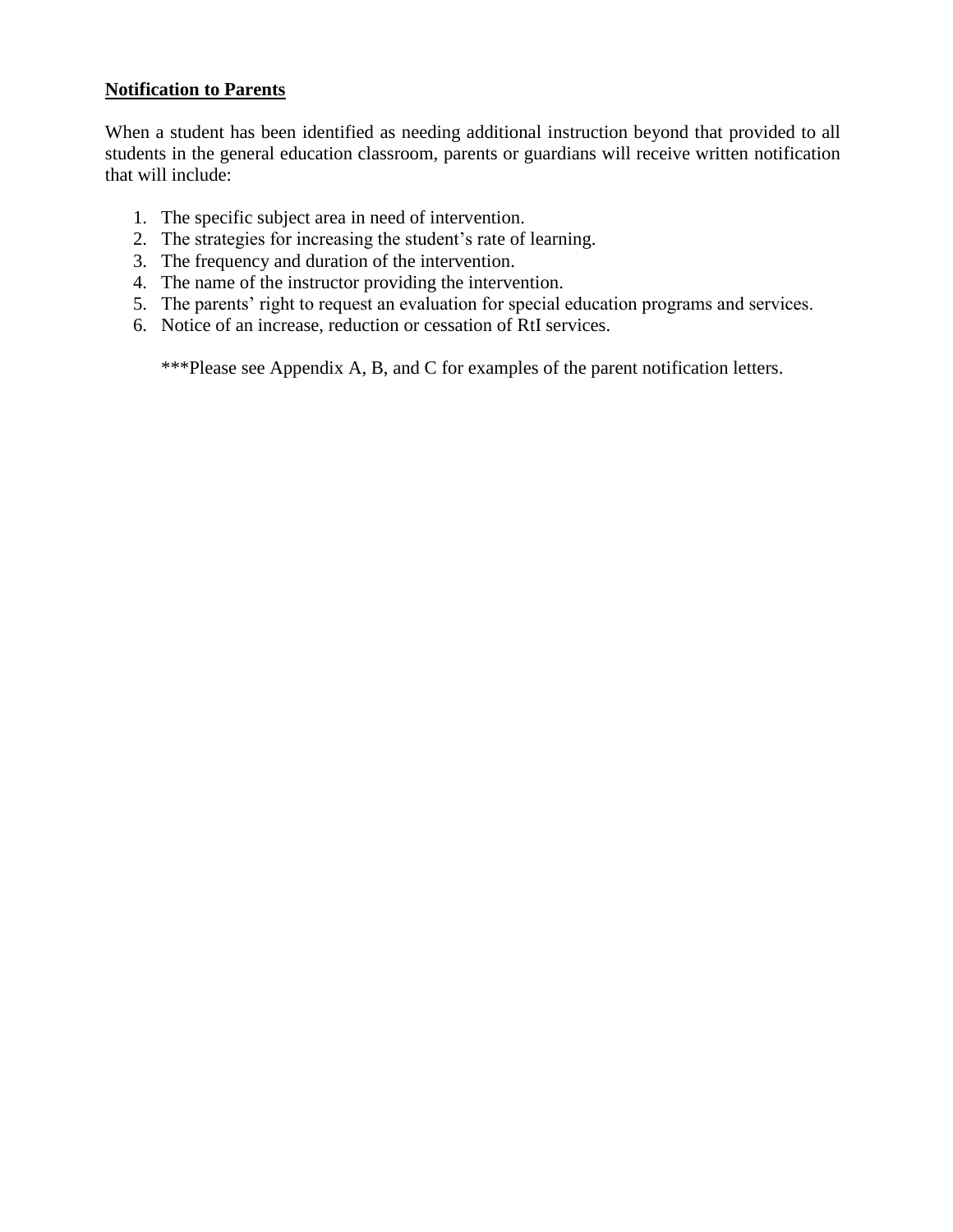

Dear Parent/Guardian,

The Plainedge School District faculty and administration routinely screen all students and review student records to measure student progress and grade level readiness. We believe in providing interventions to students to help them become successful on grade level.

The New York State Education Department requires schools to provide Response to Intervention Services (RtI) to students believed to be at risk of not achieving the New York State Learning Standards. RtI is designed to help students achieve the standards in English Language Arts, Mathematics, Science, and Social Studies by providing additional instruction or support services. Below you will find the criteria and/or concern(s), which were referenced when evaluating your child's needs.

Your child has been identified as a student in need of RtI as follows:

Student's name:

Student's grade:

Subject area/course:

(Page 1 of 2)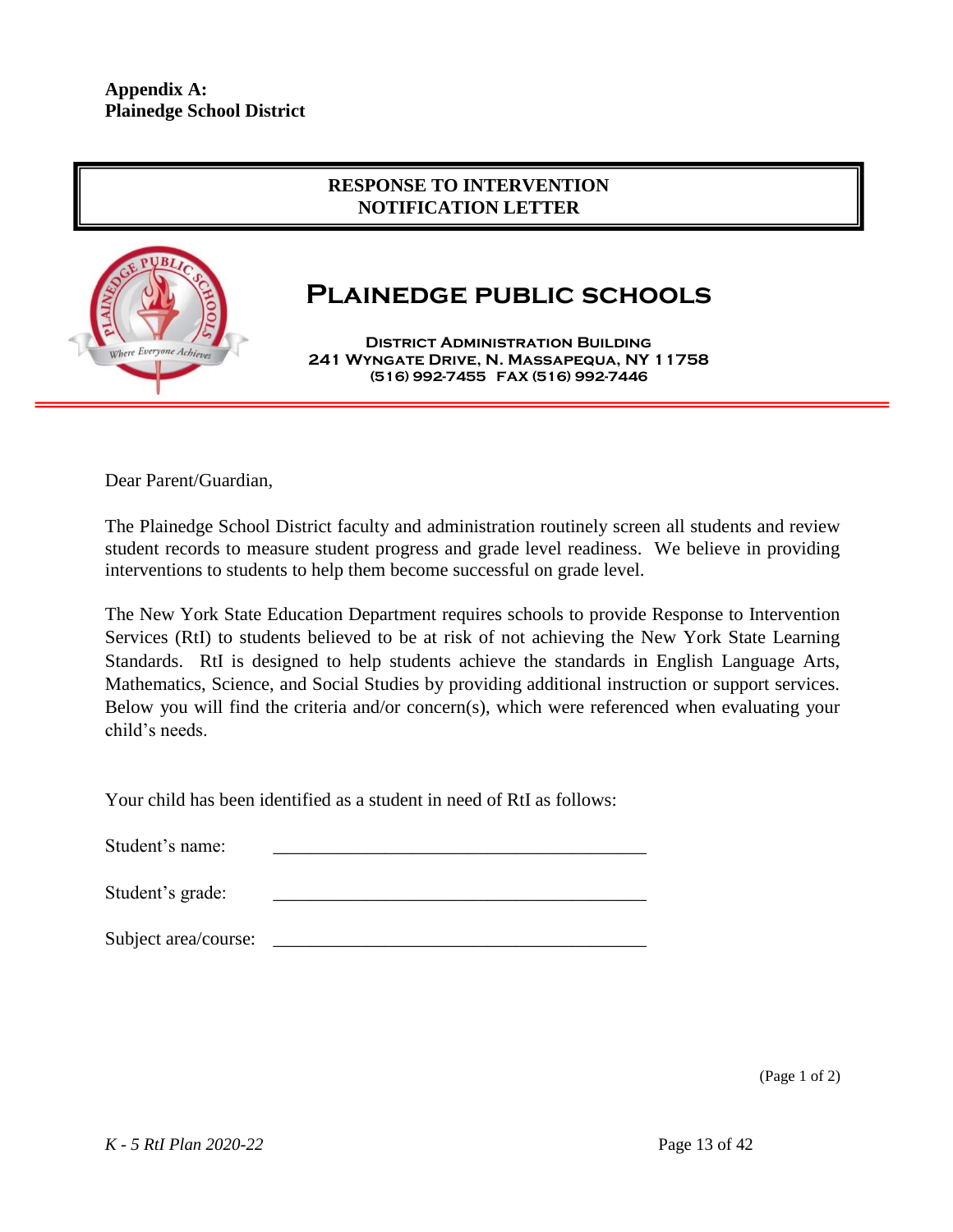The RtI services to be provided for your child are described below.

|            | Location(s) |  |
|------------|-------------|--|
| Instructor |             |  |

Your child's progress will continue to be monitored to determine the continued need of services and you will receive quarterly reports. Please be advised that your child must satisfactorily meet the established New York State standards in English Language Arts, Mathematics, Social Studies, and Science and that RtI is being recommended at this time to better prepare your child to meet those standards and the New York State graduation requirements.

As per Part 200 of the New York State Department of Education Regulations, the following statement is mandated by the New York State Department of Education. If the school determines that a special education evaluation is warranted, you will be contacted.

 "Parents have the right to request an evaluation for special education programs and/or services. However, in order to classify a student as having a learning disability through special education, there must be data regarding the student's response to the scientificallybased RtI strategies. Referrals made by parents of students that have not been recipients of such RtI interventions may be required to meet with the building principal, within 10 days of receipt of the written referral request. The principal and parent will determine whether the student would benefit from additional general education support as an alternative to special education."

If you should have any questions regarding your child's RtI plan please contact your child's teacher.

Sincerely,

Building Principal

(Page 2 of 2)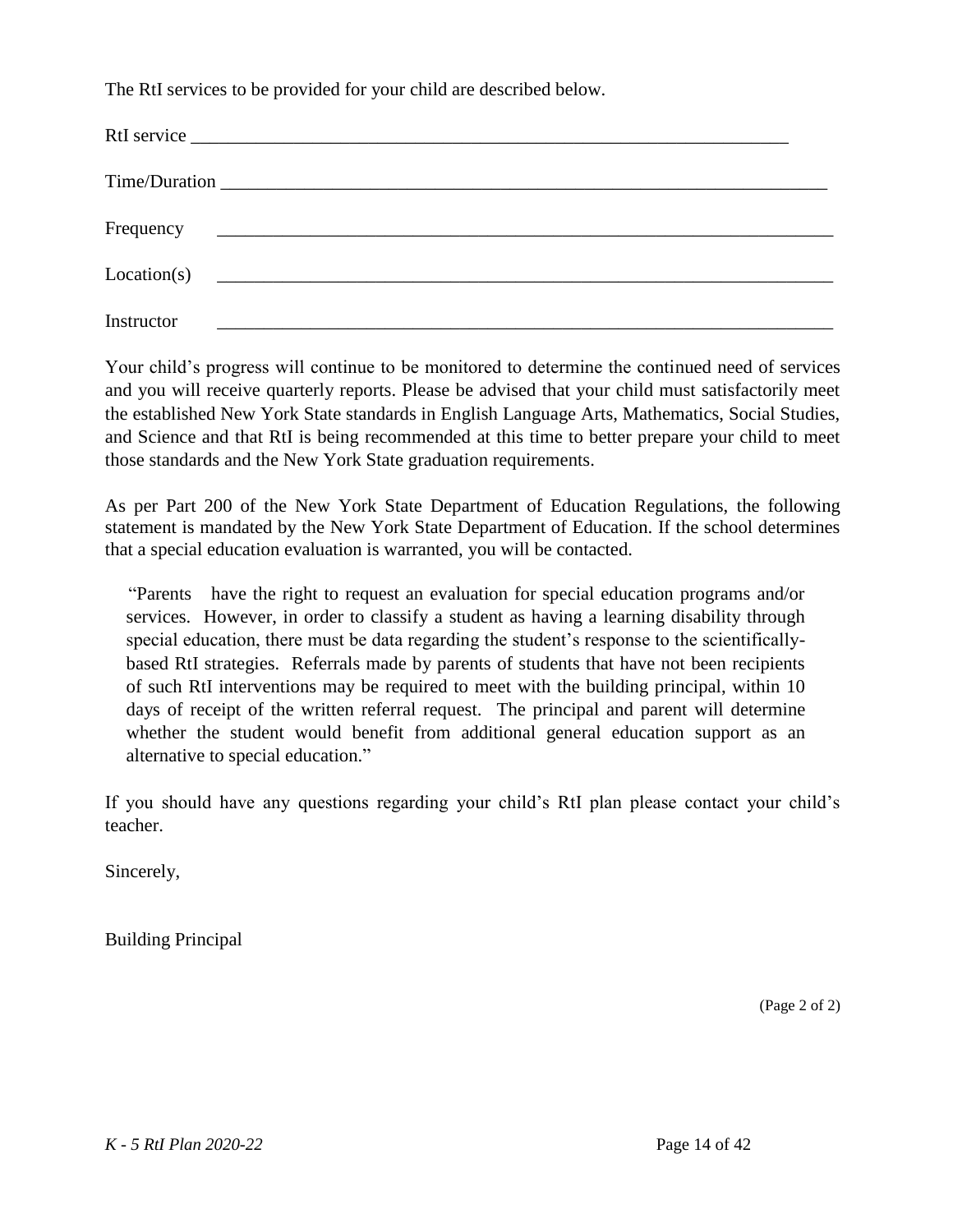# March 2, 2017 **CHANGE IN INTERVENTION LETTER RESPONSE TO INTERVENTION**



Dear Parent/Guardian:

The Plainedge School District faculty and administration routinely screens all students and review student records to measure student progress and grade level readiness. We believe in providing interventions to students to help them become successful on grade level.

In the Plainedge School District, we utilize a three tiered approach to education. The first is quality classroom instruction. Beyond that, individual children may need varying levels of support. Response to Intervention (RtI) is a problem-solving process that reviews students' progress and needs. Our goal is to match the needs of your child with appropriate interventions. As a result of progress monitoring, the following adjustments will be made to the intervention plan.

Student's name: \_\_\_\_\_\_\_\_\_\_\_\_\_\_\_\_\_\_\_\_\_\_\_\_\_\_\_\_\_\_\_\_\_\_\_\_\_\_\_\_\_\_\_\_\_\_\_\_\_\_\_\_\_\_\_\_\_\_\_\_\_\_\_

Student's grade:

Change in RtI Service:\_\_\_\_\_\_\_\_\_\_\_\_\_\_\_\_\_\_\_\_\_\_\_\_\_\_\_\_\_\_\_\_\_\_\_\_\_\_\_\_\_\_\_\_\_\_\_\_\_\_\_\_\_\_\_\_\_\_

Instructor: \_\_\_\_\_\_\_\_\_\_\_\_\_\_\_\_\_\_\_\_\_\_\_\_\_\_\_\_\_\_\_\_\_\_\_\_\_\_\_\_\_\_\_\_\_\_\_\_\_\_\_\_\_\_\_\_\_\_\_\_\_\_\_\_\_\_\_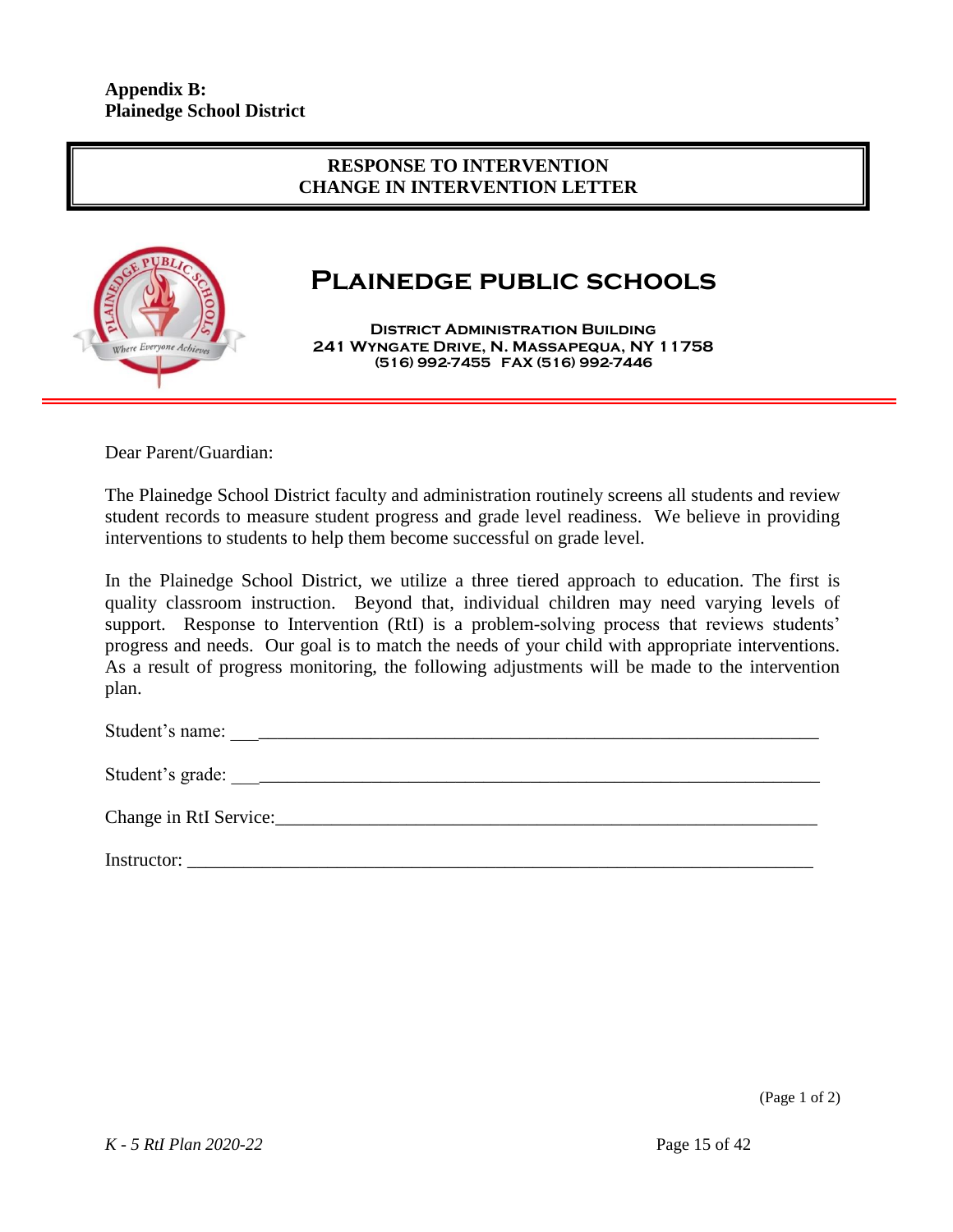As per Part 200 of the New York State Department of Education Regulations, the following statement is mandated by the New York State Department of Education. If the school determines that a special education evaluation is warranted, you will be contacted.

 "Parents have the right to request an evaluation for special education programs and/or services. However, in order to classify a student as having a learning disability through special education, there must be data regarding the student's response to the scientificallybased RtI strategies. Referrals made by parents of students that have not been recipients of such RtI interventions may be required to meet with the building principal, within 10 days of receipt of the written referral request. The principal and parent will determine whether the student would benefit from additional general education support as an alternative to special education."

If you should have any questions regarding your child's RtI plan please contact your child's teacher.

Sincerely,

Principal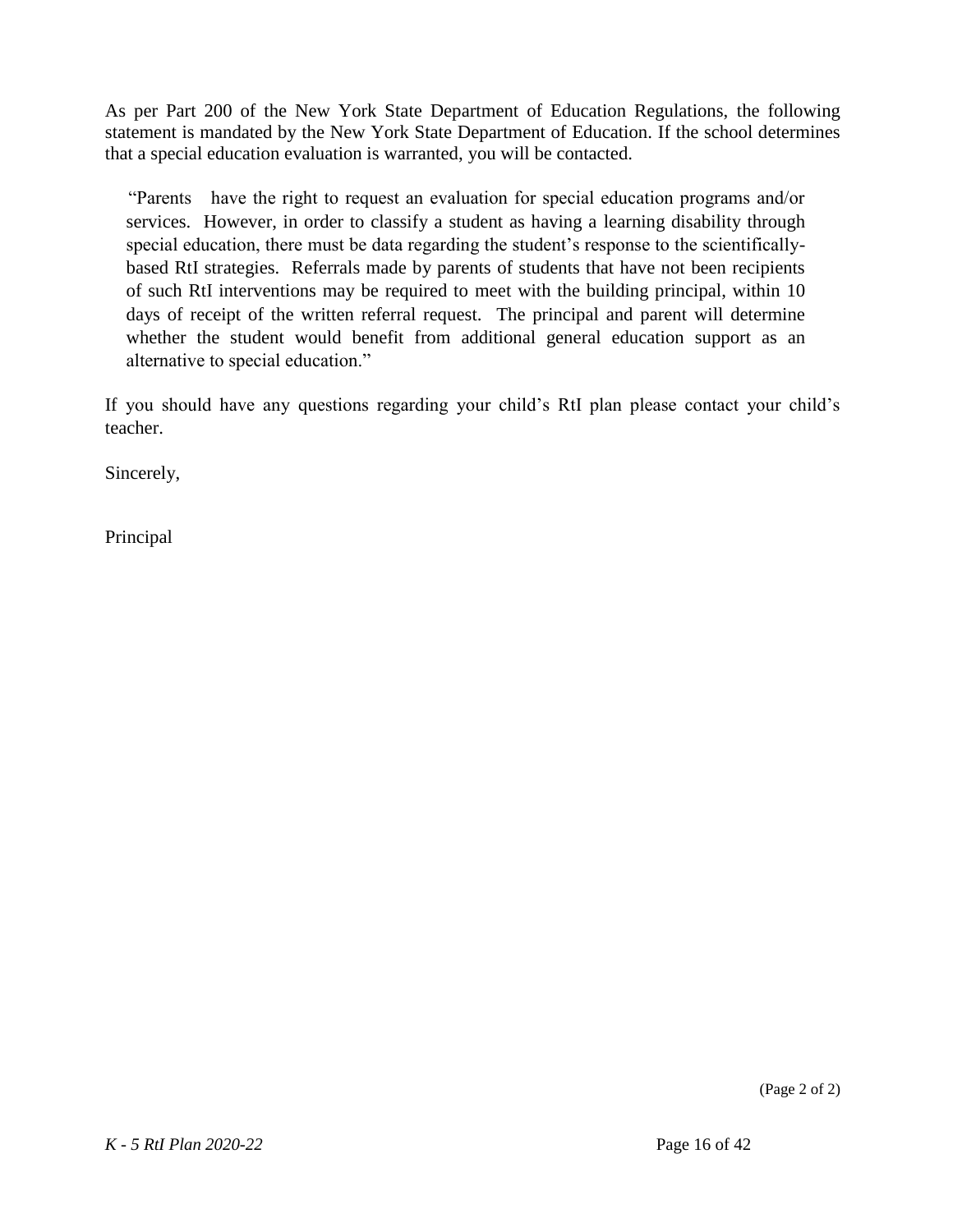#### **RESPONSE TO INTERVENTION COMPLETION OF INTERVENTION LETTER**



# **Plainedge public schools**

**District Administration Building 241 Wyngate Drive, N. Massapequa, NY 11758 (516) 992-7455 FAX (516) 992-7446**

Dear Parent/Guardian:

The Plainedge School District faculty and administration routinely screen all students and review the records to measure student progress and grade level readiness. Your child's response to intervention is monitored for their effectiveness on a regular basis.

As a result of the District screening and/or record review, it has been determined that your child no longer requires the following interventions.

| Student's name:        |  |
|------------------------|--|
| Student's grade:       |  |
| RtI Service Completed: |  |

Instructor:

If your child receives other interventions, these services will continue unless you are notified. Your child's progress will continue to be monitored to ensure that your child continues to make the appropriate gains.

Sincerely,

Principal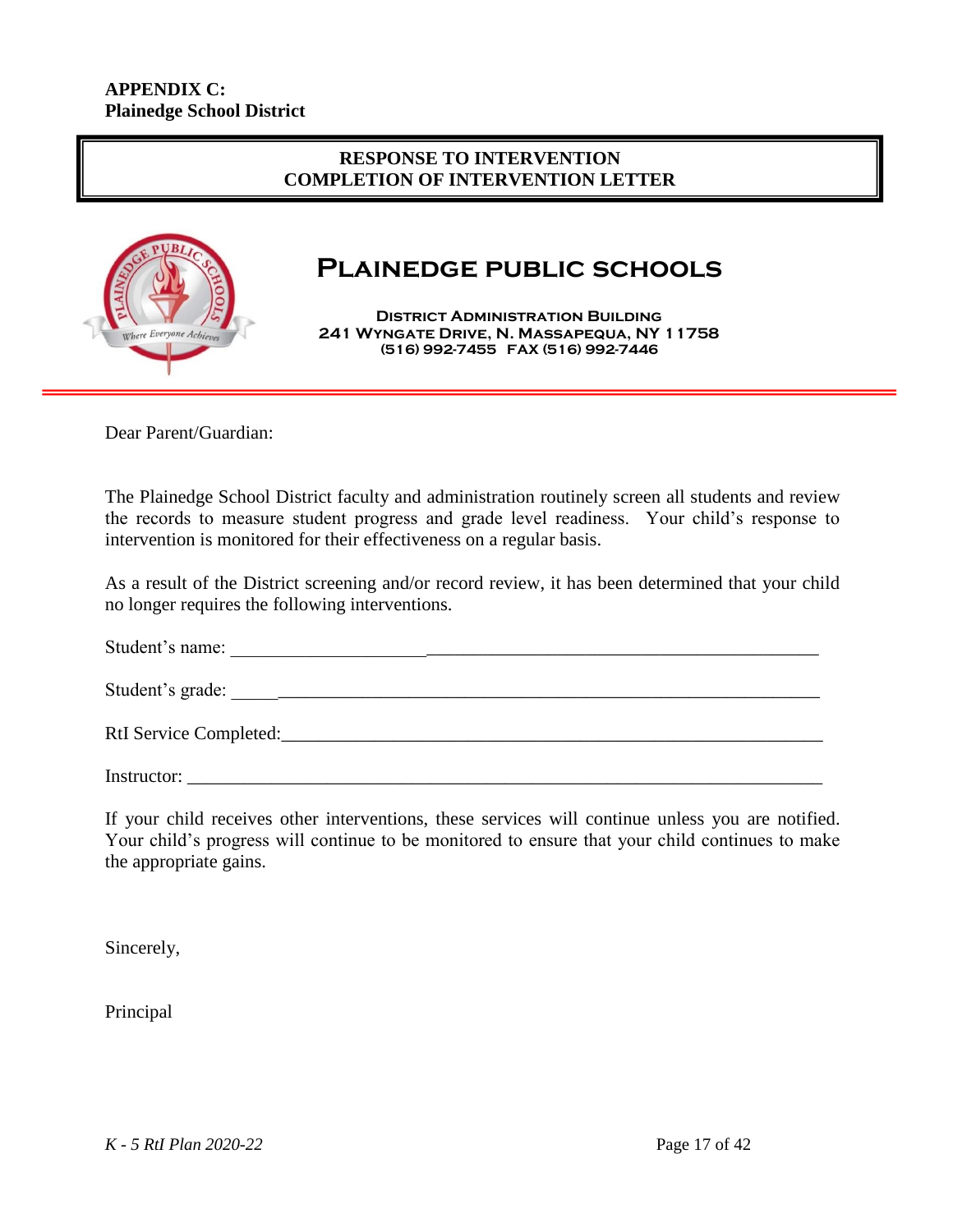## **Table of Contents for Teacher Resources**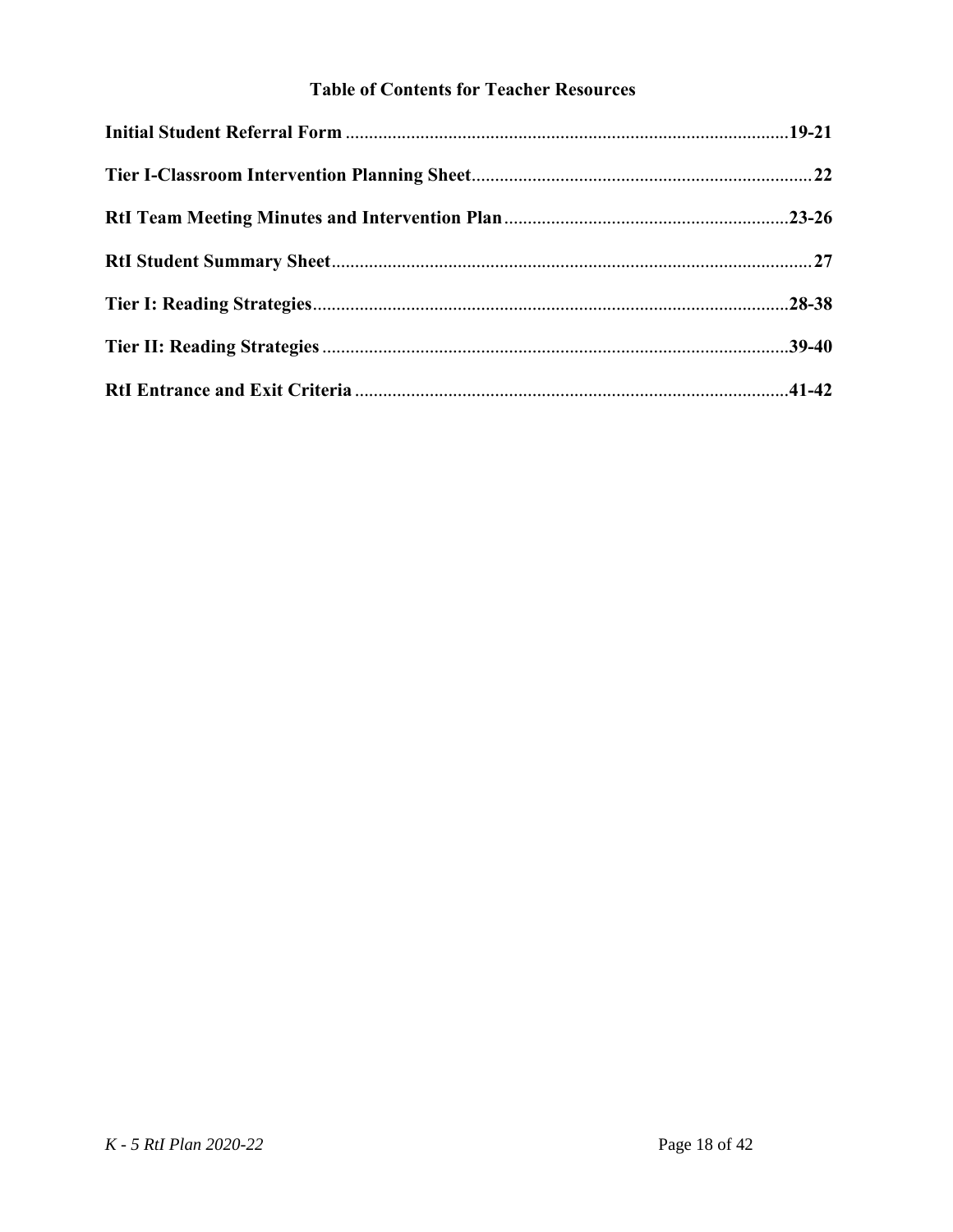<span id="page-18-0"></span>

|                                                                                                                                                                                                                                           |                                                 | Initial Student Referral to RtI Team       |                                       |
|-------------------------------------------------------------------------------------------------------------------------------------------------------------------------------------------------------------------------------------------|-------------------------------------------------|--------------------------------------------|---------------------------------------|
|                                                                                                                                                                                                                                           |                                                 |                                            |                                       |
| Student: North Communication of the Communication of the Communication of the Communication of the Communication of the Communication of the Communication of the Communication of the Communication of the Communication of t            |                                                 |                                            | D.O.B.                                |
|                                                                                                                                                                                                                                           | Grade: <u>_________________________________</u> |                                            |                                       |
|                                                                                                                                                                                                                                           |                                                 |                                            |                                       |
| Does the student have an IEP (Please see Related Services)? $\Box$ yes $\Box$ no<br>Has there been a previous referral to Special Education? $\Box$ yes $\Box$ no<br>Does the student have a 504 Accommodation Plan? $\Box$ yes $\Box$ no |                                                 |                                            | <b>Attendance History</b><br>Absences |
| <b>General Academic Concerns: (Check all that apply)</b>                                                                                                                                                                                  |                                                 |                                            |                                       |
| $\Box$ Difficulty completing work                                                                                                                                                                                                         | $\Box$ Difficulty following oral directions     |                                            | $\Box$ Homework concerns              |
| $\Box$ Difficulty following written directions                                                                                                                                                                                            | $\Box$ Difficulty with math computation         |                                            | $\Box$ Difficulty with spelling       |
| $\Box$ Difficulty with math problem solving                                                                                                                                                                                               | $\Box$ Difficulty with reading                  |                                            | $\Box$ Poor retention of material     |
| $\Box$ Difficulty with written skills                                                                                                                                                                                                     |                                                 | $\Box$ Difficulty completing tasks on time | $\Box$ Inconsistent performance       |
| $\Box$ Other:                                                                                                                                                                                                                             |                                                 |                                            |                                       |
| $\square$ Phonics<br>$\Box$ Phonemic Awareness<br>Mathematics Concerns: (Check all that apply)<br>$\Box$ Computation<br>$\Box$ Concept Application                                                                                        | $\Box$ Fluency                                  | $\Box$ Comprehension                       | $\Box$ Vocabulary                     |
| <b>Behavior Concerns:</b> (Check all that apply)                                                                                                                                                                                          |                                                 |                                            |                                       |
| $\Box$ Lacks motivation                                                                                                                                                                                                                   | $\Box$ Lacks social skills                      |                                            | $\Box$ Poor peer relationships        |
| $\Box$ Does not work independently                                                                                                                                                                                                        | $\Box$ Lacks initiative                         |                                            | $\Box$ Lack of participation          |
| $\Box$ Disorganization                                                                                                                                                                                                                    | $\Box$ Poor attitude                            |                                            | $\Box$ Learned helplessness           |
| $\Box$ Defiant                                                                                                                                                                                                                            | $\Box$ Lacks emotional control                  |                                            | $\Box$ Physically aggressive          |
| Disruptive to other students                                                                                                                                                                                                              | Not prepared                                    |                                            | $\Box$ Frequently off-task            |
| $\Box$ Over active                                                                                                                                                                                                                        | Distractible                                    |                                            | $\Box$ Other:                         |
| Motor Skill Concerns: (Check all that apply)<br>Speech/Language Concerns: (Check all that apply)                                                                                                                                          |                                                 |                                            |                                       |
| $\Box$ Articulation<br>$\Box$ Language:<br>⊔                                                                                                                                                                                              | Dysfluency/Stuttering                           | $\Box$ Fine                                | $\Box$ Gross                          |
| □ Auditory Processing                                                                                                                                                                                                                     |                                                 | <b>Related Services:</b>                   |                                       |
| □ Auditory Memory<br>□ Syntax/Grammar                                                                                                                                                                                                     |                                                 | $\Box$ Psych/SW                            |                                       |
| □ Vocabulary                                                                                                                                                                                                                              |                                                 | $\Box$ Other:                              |                                       |
|                                                                                                                                                                                                                                           |                                                 |                                            |                                       |

#### **Plainedge UFSD Initial Student Referral to RtI Team**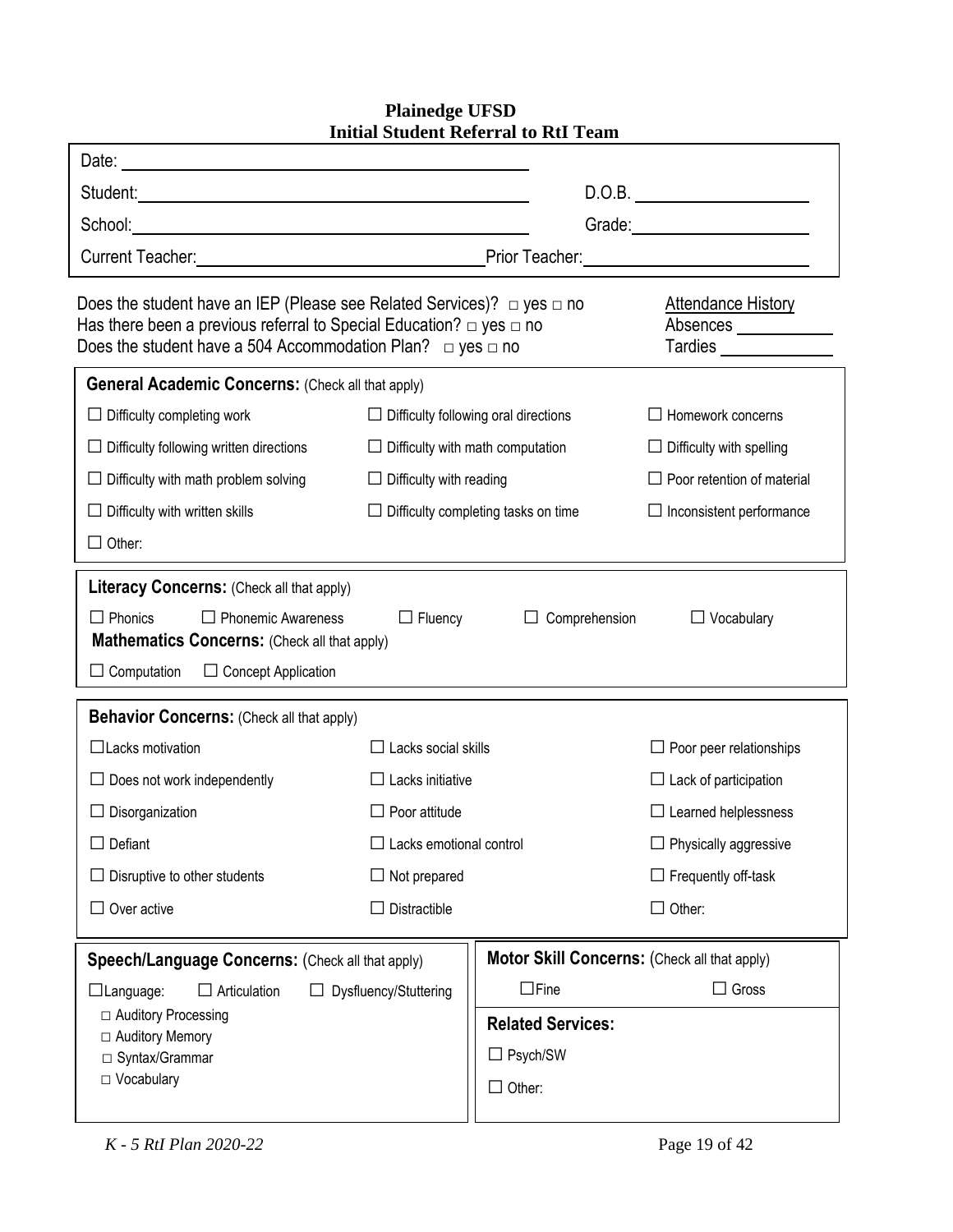| <b>Most Recent Academic Grades</b> |                 |                 | <b>Benchmark Scores</b>         |              |
|------------------------------------|-----------------|-----------------|---------------------------------|--------------|
| Subject:                           | Grades to date: | Subject:        |                                 | Level:       |
| Reading                            |                 | Math            |                                 |              |
| Math                               |                 | Reading         |                                 |              |
| Spelling                           |                 | Writing         |                                 |              |
| Science/Health                     |                 | Other:          |                                 |              |
| <b>Social Studies</b>              |                 | Other:          |                                 |              |
| Other:                             |                 |                 | <b>Standardized Test Scores</b> |              |
| Other:                             |                 | <b>Test</b>     | Date/Grade                      | <b>Score</b> |
| Other:                             |                 |                 | Kindergarten Screening          |              |
| Other:                             |                 | <b>NWEA</b>     |                                 |              |
| Other:                             |                 | ELA             |                                 |              |
| Other:                             |                 | <b>NYS Math</b> |                                 |              |

| Environmental, Cultural, and Situational Factors: (Check all that apply) |                                                            |  |
|--------------------------------------------------------------------------|------------------------------------------------------------|--|
| Environmental                                                            | <b>Cultural</b>                                            |  |
| $\Box$ Limited exposure                                                  | $\Box$ Limited experiences                                 |  |
| $\Box$ Irregular attendance                                              | $\Box$ Limited involvement in organizations                |  |
|                                                                          | and activities                                             |  |
| $\Box$ Transience in elementary school years                             | $\Box$ Cultural beliefs in conflict with majority of peers |  |
| (at least 2 moves in a single year)                                      |                                                            |  |
| $\Box$ Lack of school readiness compared to                              | $\Box$ Native language other than English                  |  |
| peers                                                                    |                                                            |  |

Does the student want to succeed in school? **□**yes **□**no

Does the student seek assistance from teachers, peers, others? **□**yes **□**no

Does the parent report efforts made at home to complete homework or study assignments? **□**yes **□**no

Is the student making an effort to learn? **□**yes **□**no

Has the student experienced a recent trauma? (i.e.; divorce, serious illness, death or serious injury, financial crisis, crime victim, etc.) **Temporary, sudden, or recent changes in student's life must be ruled out as primary cause of academic deficits. Situational stressors can cause daydreaming, poor memory, lack of attention, etc., which affect educational performance.**

**□** Yes **□** No If yes, please explain and list services in place:

**Learning Style:** (Indicate how student appears to learn best)

 **□** Multi-Sensory **□** Visual **□** Auditory □ Combination:

**Strengths:** (Indicate areas student appears to excel in):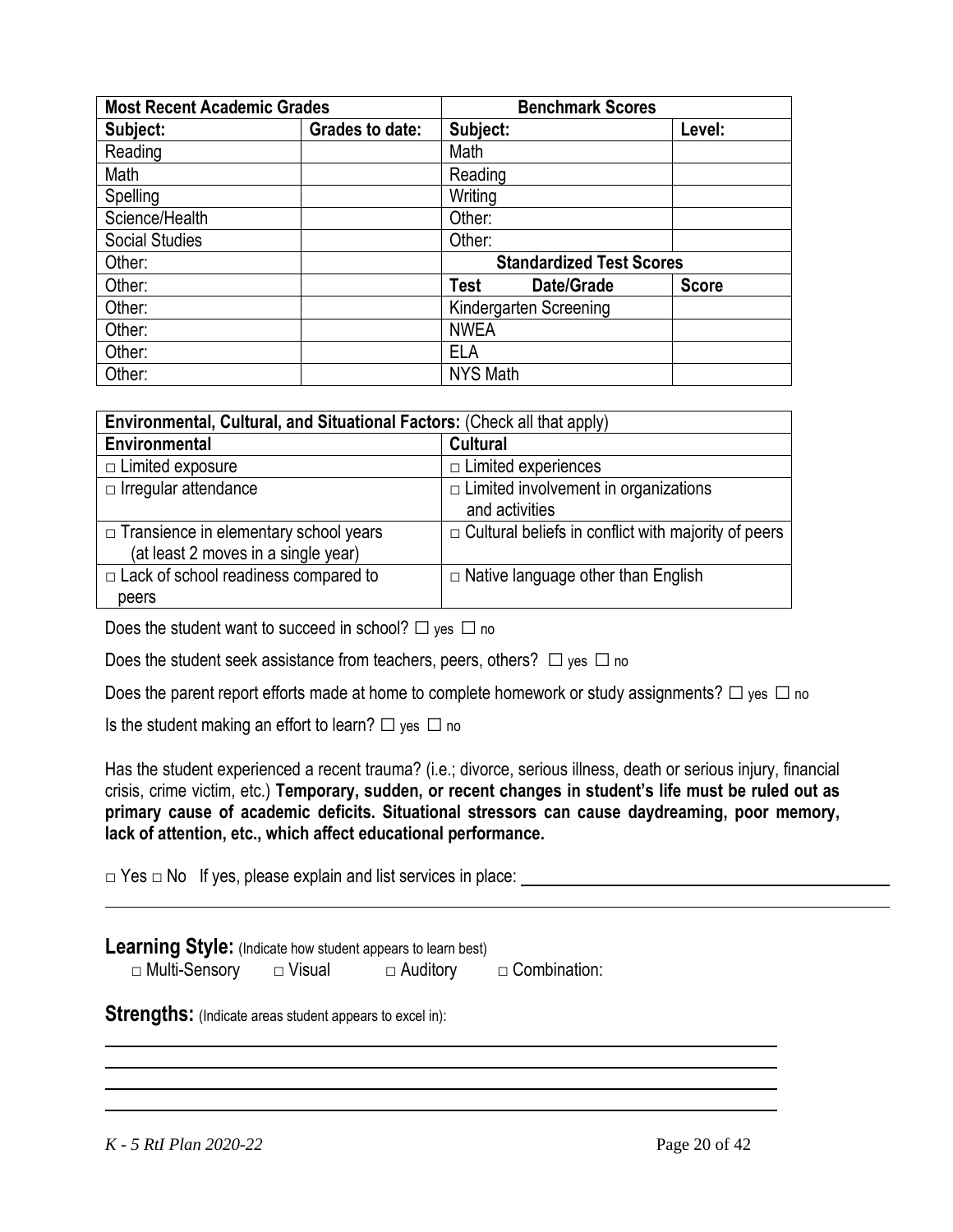| <b>Current Level of Services</b> (please check all services the student has received) |                                                  |  |
|---------------------------------------------------------------------------------------|--------------------------------------------------|--|
| TIER II                                                                               | TIER III                                         |  |
| □ Fundations Double Dose                                                              | □ Fundations Double Dose (5x week / small group) |  |
| $\Box$ Just Words                                                                     | $\square$ Wilson                                 |  |
| $\Box$ lli                                                                            | $\Box$ LLI (at greater intensity)                |  |
| $\Box$ Math Support                                                                   | $\Box$ Math Support                              |  |
| $\Box$ Rtl Literacy                                                                   | $\Box$ IXL Math                                  |  |
| $\Box$ GoMath Rtl                                                                     | $\Box$ IXL Reading                               |  |
| $\Box$ IXL Math                                                                       | $\Box$ Recipe for Reading                        |  |
| $\Box$ IXL Reading                                                                    | $\Box$ Read Naturally                            |  |
| □ Additional Guided Reading (above literacy block)                                    | □F&P Guided Reading Program                      |  |
| $\Box$ Strategy Groups                                                                | $\Box$ Behavior Intervention Plan                |  |
| $\Box$ Counseling                                                                     | $\Box$ Counseling                                |  |
| □ Positive Reinforcement Plan                                                         | □Other: ______________________                   |  |
| $\Box$ Other: ___________________________                                             |                                                  |  |
|                                                                                       |                                                  |  |

**\* Complete attached TIER I intervention Planning Sheet**

Signature of Person Making Referral Date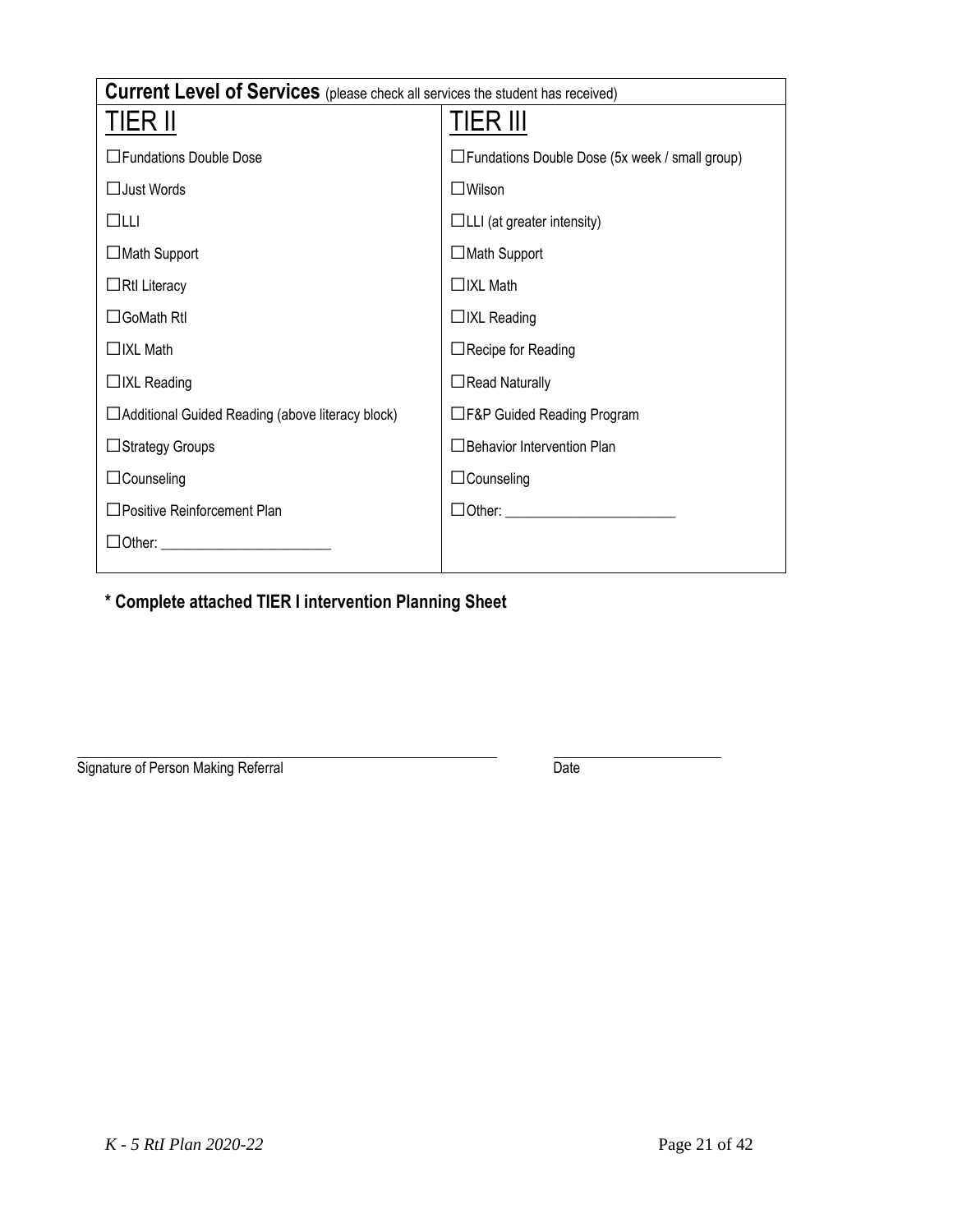# **Plainedge UFSD TIER I – Classroom Intervention Planning Sheet**

**\****This form is designed for teachers to list and explain previously tried classroom interventions.*

Date: \_\_\_\_\_\_\_\_\_\_\_\_\_\_\_\_\_\_\_\_

| Student: | Grade: | Teacher: |  |
|----------|--------|----------|--|
|          |        |          |  |
|          |        |          |  |

<span id="page-21-0"></span>**Essential Elements of Classroom Interventions: Identify Skills to Target Collect Baseline Data Make an Improvement Goal**

 **Evaluate Outcome**

| <b>Intervention Description</b> | <b>Intervention Delivery</b> | <b>Evidence</b>                                        |
|---------------------------------|------------------------------|--------------------------------------------------------|
| Describe each intervention.     | List key details of the      | Note the classroom data to be used to establish a      |
|                                 | intervention, such as: with  | baseline, set a goal for improvement, and describe the |
|                                 | whom and how often.          | outcome.                                               |
|                                 |                              | 1. Type(s) of data used:                               |
|                                 |                              |                                                        |
|                                 |                              |                                                        |
|                                 |                              | 2. Baseline:                                           |
|                                 |                              |                                                        |
|                                 |                              | 3. Goal:                                               |
|                                 |                              |                                                        |
|                                 |                              |                                                        |
|                                 |                              | 4. Outcome:                                            |
|                                 |                              |                                                        |
|                                 |                              | 1. Type(s) of data used:                               |
|                                 |                              |                                                        |
|                                 |                              | 2. Baseline:                                           |
|                                 |                              |                                                        |
|                                 |                              |                                                        |
|                                 |                              | 3. Goal:                                               |
|                                 |                              |                                                        |
|                                 |                              |                                                        |
|                                 |                              | 4. Outcome:                                            |
|                                 |                              |                                                        |
|                                 |                              | 1. Type(s) of data used:                               |
|                                 |                              | 2. Baseline:                                           |
|                                 |                              |                                                        |
|                                 |                              | 3. Goal:                                               |
|                                 |                              |                                                        |
|                                 |                              | 4. Outcome:                                            |
|                                 |                              |                                                        |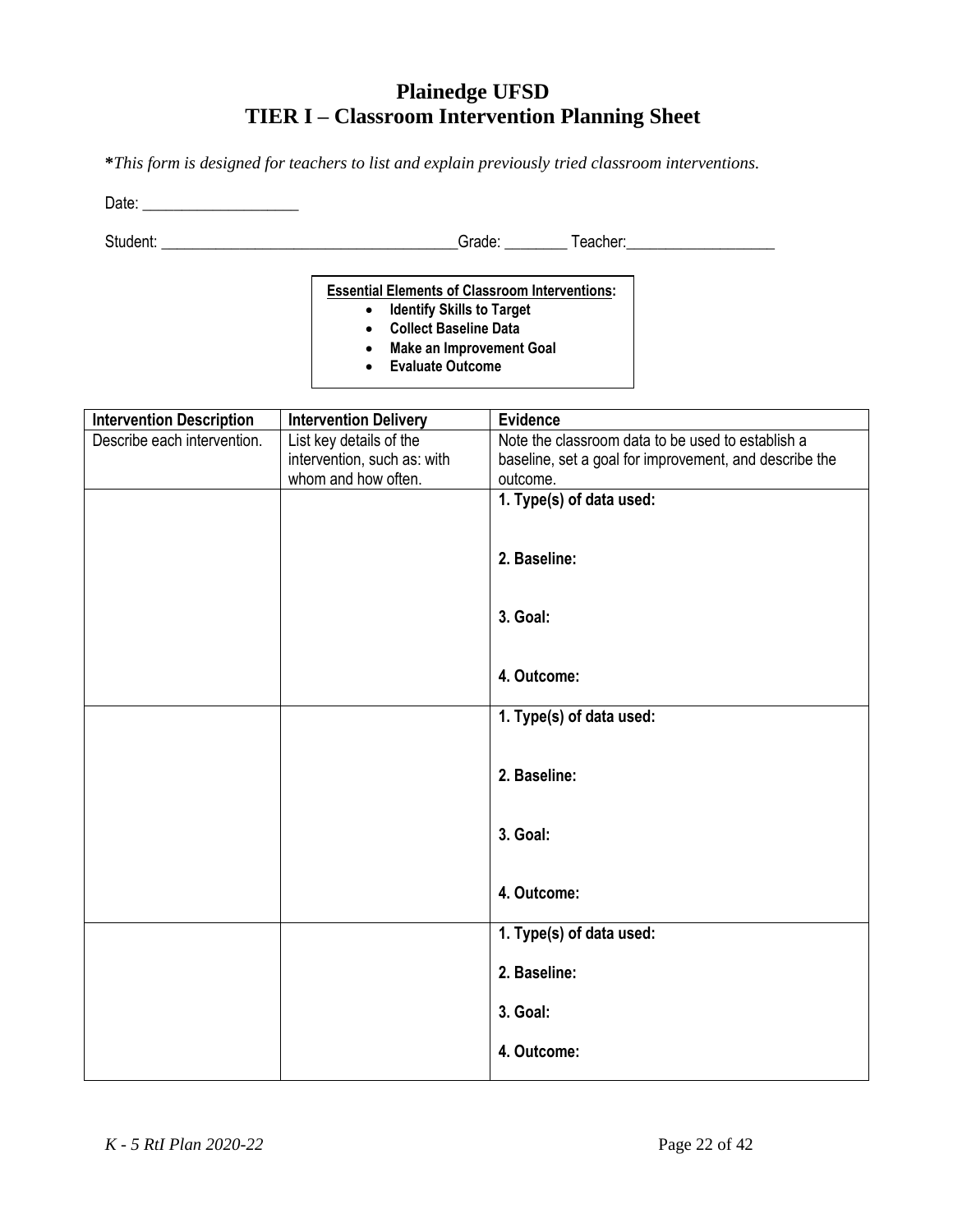## <span id="page-22-0"></span>**Plainedge UFSD** RtI Team Meeting Minutes and Intervention Plan

| Student: <u>Communications</u> Charles and Charles Charles Charles Charles Charles Charles Charles Charles Charles Charles Charles Charles Charles Charles Charles Charles Charles Charles Charles Charles Charles Charles Charles |                                               | Case Mgr/Point Person: _______________ |  |
|------------------------------------------------------------------------------------------------------------------------------------------------------------------------------------------------------------------------------------|-----------------------------------------------|----------------------------------------|--|
|                                                                                                                                                                                                                                    |                                               | Scribe: 2000                           |  |
|                                                                                                                                                                                                                                    | Grade:                                        | Time Keeper: ________________          |  |
| $\Box$                                                                                                                                                                                                                             | Initial referral to RtI Team                  |                                        |  |
| $\Box$                                                                                                                                                                                                                             | Review meeting (proceed to Step VI)           |                                        |  |
| I.                                                                                                                                                                                                                                 | <b>Teacher's Major Concerns:</b>              |                                        |  |
|                                                                                                                                                                                                                                    |                                               |                                        |  |
|                                                                                                                                                                                                                                    |                                               |                                        |  |
|                                                                                                                                                                                                                                    |                                               |                                        |  |
| Ш.                                                                                                                                                                                                                                 | <b>Identify Student Strengths:</b>            |                                        |  |
|                                                                                                                                                                                                                                    |                                               |                                        |  |
|                                                                                                                                                                                                                                    |                                               |                                        |  |
|                                                                                                                                                                                                                                    |                                               |                                        |  |
| III.                                                                                                                                                                                                                               | Identify one or two specific areas to target: |                                        |  |
|                                                                                                                                                                                                                                    | 1 <sub>1</sub>                                |                                        |  |
|                                                                                                                                                                                                                                    | 2.                                            |                                        |  |
|                                                                                                                                                                                                                                    |                                               |                                        |  |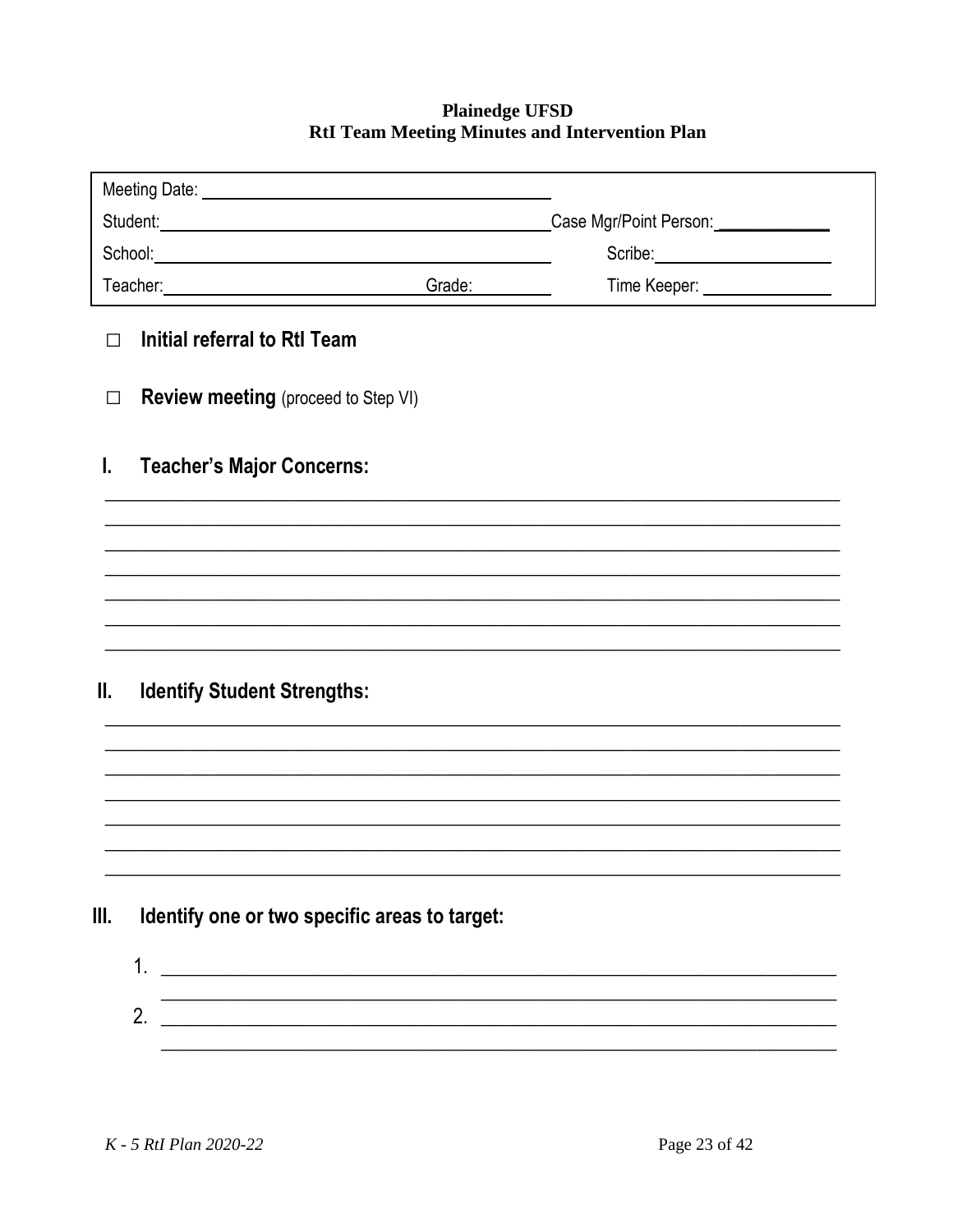# **IV. Design Intervention Plan**

| <b>Intervention Goal 1</b>                                                         | <b>Intervention Goal 2</b>                                                         |
|------------------------------------------------------------------------------------|------------------------------------------------------------------------------------|
| 1. Describe in measurable terms the target skill to be<br>changed:                 | 1. Describe in measurable terms the target skill to be<br>changed:                 |
| 2. The goal is for the target skill to be:                                         | 2. The goal is for the target skill to be:                                         |
| increased? or<br>decreased?                                                        | increased? or<br>decreased?                                                        |
| 3. The goal (level of proficiency) that the student is<br>expected to achieve is:  | 3. The goal (level of proficiency) that the student is<br>expected to achieve is:  |
| 4. The target date to achieve this goal is:                                        | 4. The target date to achieve this goal is:                                        |
| 5. What measure(s) will be used to monitor student<br>progress?                    | 5. What measure(s) will be used to monitor student<br>progress?                    |
| 6. How frequently will progress be monitored?<br>(e.g., weekly? Bi-weekly? Daily?) | 6. How frequently will progress be monitored?<br>(e.g., weekly? Bi-weekly? Daily?) |
| 7. Who is responsible for monitoring this student?                                 | 7. Who is responsible for monitoring this student?                                 |
| 8. Write an Intervention Goal Statement:                                           | 8. Write an Intervention Goal Statement:                                           |
| By the target date of                                                              | By the target date of                                                              |
| the target skill of                                                                | the target skill of                                                                |
| will increase / decrease, to achieve the goal of                                   | will increase / decrease, to achieve the goal of                                   |
|                                                                                    |                                                                                    |

**\*Copy and provide this page to the involved teacher/specialists after the meeting.**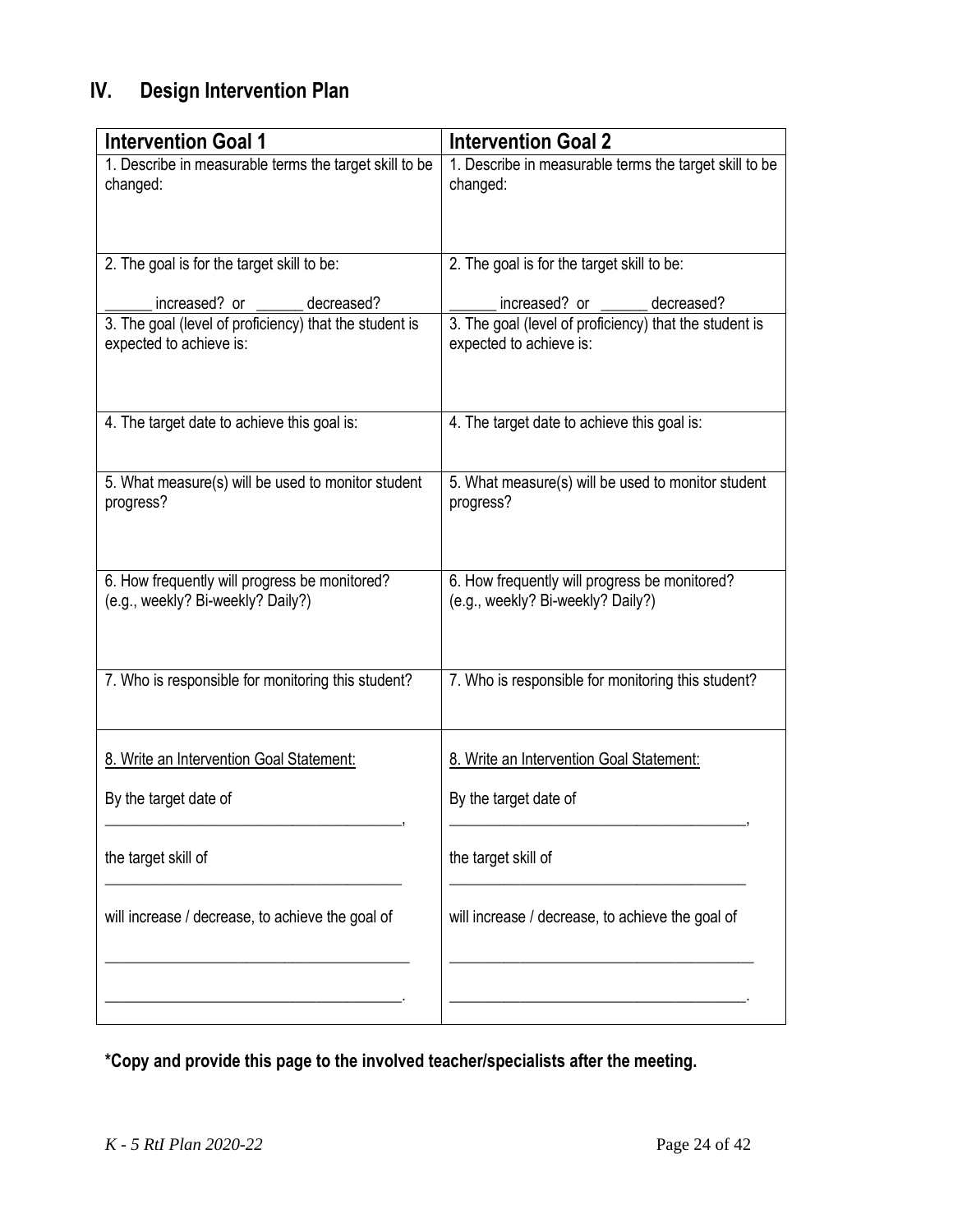# **V. Meeting Outcome**

Student is currently in:

 **□ Tier I □ Tier II □ Tier III**

Student is to receive the following services:

| <b>Current Level of Services</b> (please check all services the student has received) |                                                       |  |  |
|---------------------------------------------------------------------------------------|-------------------------------------------------------|--|--|
| TIER II                                                                               | IER III                                               |  |  |
| □Fundations Double Dose                                                               | □Reading Recovery                                     |  |  |
| $\Box$ Learning Lab                                                                   | $\Box$ Fundations Double Dose (5x week / small group) |  |  |
| $\Box$ lli                                                                            | $\Box$ Learning Lab (5x week / small group)           |  |  |
| コMath Lab                                                                             | $\Box$ LLI (5x week / small group)                    |  |  |
| $\Box$ Rtl Literacy                                                                   | $\square$ Wilson                                      |  |  |
| $\Box$ Rtl Math                                                                       | □F&P Guided Reading Program                           |  |  |
| □IXL Math                                                                             | □Read Naturally                                       |  |  |
| $\Box$ IXL Reading                                                                    | $\Box$ Math Lab                                       |  |  |
| $\Box$ Recipe for Reading                                                             | $\Box$ IXL Math                                       |  |  |
| $\square$ Wilson                                                                      | $\Box$ IXL Reading                                    |  |  |
| $\Box$ Additional Guided Reading (above literacy block)                               | $\Box$ Recipe for Reading                             |  |  |
| $\Box$ Strategy Groups                                                                | $\Box$ Reading Lab                                    |  |  |
| $\Box$ Reading Lab                                                                    | $\Box$ Writing Lab                                    |  |  |
| □ Speech Consult                                                                      | $\Box$ Speech Lab                                     |  |  |
| $\Box$ Counseling                                                                     | $\Box$ Counseling                                     |  |  |
| $\Box$ Positive Reinforcement Plan                                                    | $\Box$ Behavior Intervention Plan                     |  |  |
|                                                                                       |                                                       |  |  |
|                                                                                       |                                                       |  |  |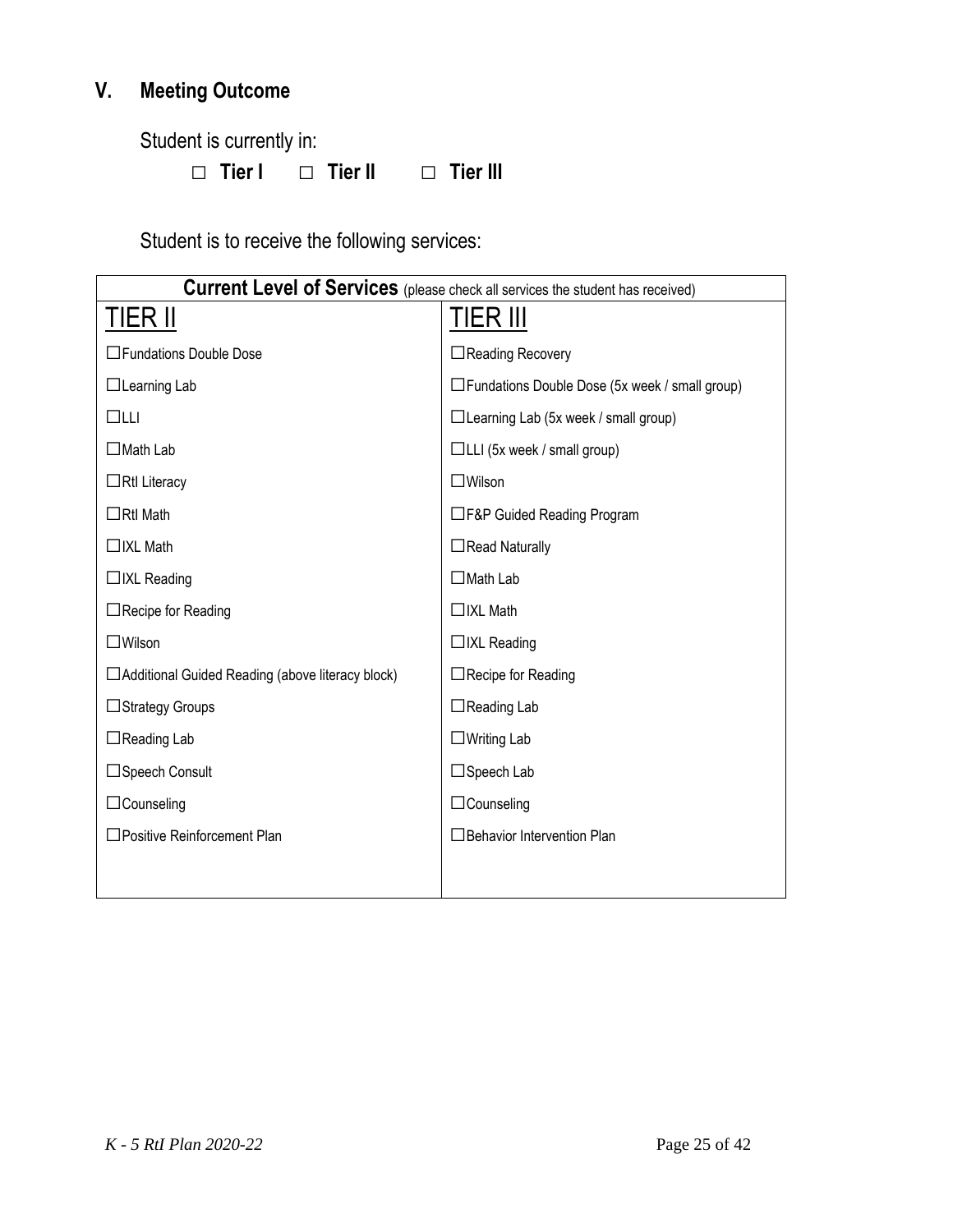The date for the next RtI Team meeting/review on this student is:

 $\overline{\phantom{a}}$ 

| <b>Intervention Progress Monitoring Results</b>                                                                          |                      |
|--------------------------------------------------------------------------------------------------------------------------|----------------------|
| (Complete this section for review/follow-up meetings.)                                                                   |                      |
|                                                                                                                          |                      |
| Did the student reach the goal set at the last meeting?                                                                  | $\Box$ Yes $\Box$ No |
| If yes, determine the following:<br>$\Box$ Move back to Tier $\_\_$                                                      |                      |
| $\Box$ Target another area of concern: (explain.)                                                                        |                      |
|                                                                                                                          |                      |
|                                                                                                                          |                      |
|                                                                                                                          |                      |
| If no, determine the following:                                                                                          |                      |
| $\Box$ Extend intervention time:<br>Student is on track for reaching the goal within _____ weeks; continue intervention. |                      |
| Modify the intervention: (explain.)<br>$\Box$                                                                            |                      |
|                                                                                                                          |                      |
|                                                                                                                          |                      |
|                                                                                                                          |                      |
| □ Change to Tier ____: (explain.)                                                                                        |                      |
|                                                                                                                          |                      |
|                                                                                                                          |                      |
|                                                                                                                          |                      |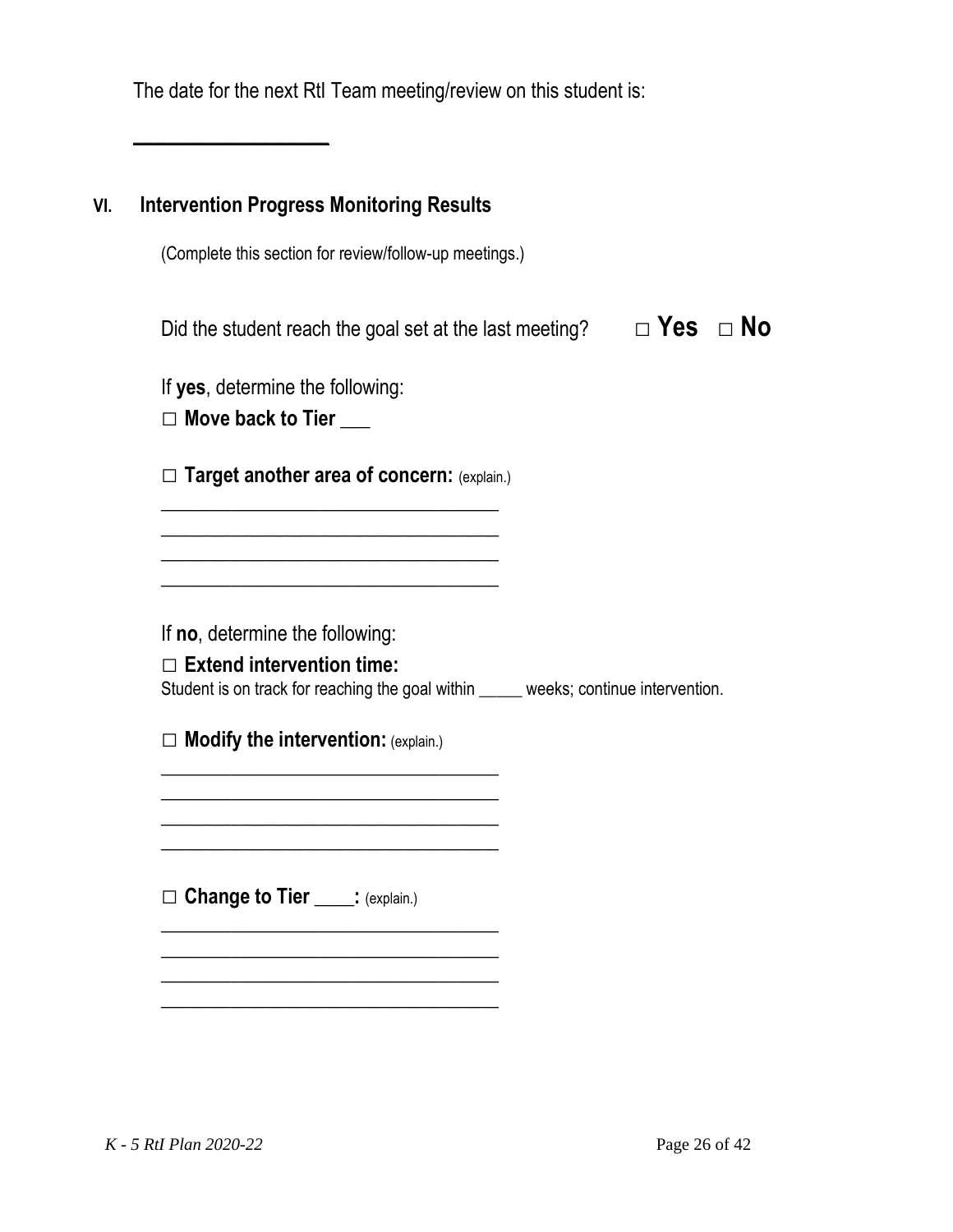# <span id="page-26-0"></span>**Plainedge UFSD RtI Student Summary Sheet**

| Student: | Teacher/Grade: | Intervention/<br>Dates: | Tier I, II, or III | <b>RtI Team Meeting</b><br>Date: |
|----------|----------------|-------------------------|--------------------|----------------------------------|
|          |                |                         |                    |                                  |
|          |                |                         |                    |                                  |
|          |                |                         |                    |                                  |
|          |                |                         |                    |                                  |
|          |                |                         |                    |                                  |
|          |                |                         |                    |                                  |
|          |                |                         |                    |                                  |
|          |                |                         |                    |                                  |
|          |                |                         |                    |                                  |
|          |                |                         |                    |                                  |
|          |                |                         |                    |                                  |
|          |                |                         |                    |                                  |
|          |                |                         |                    |                                  |
|          |                |                         |                    |                                  |
|          |                |                         |                    |                                  |
|          |                |                         |                    |                                  |
|          |                |                         |                    |                                  |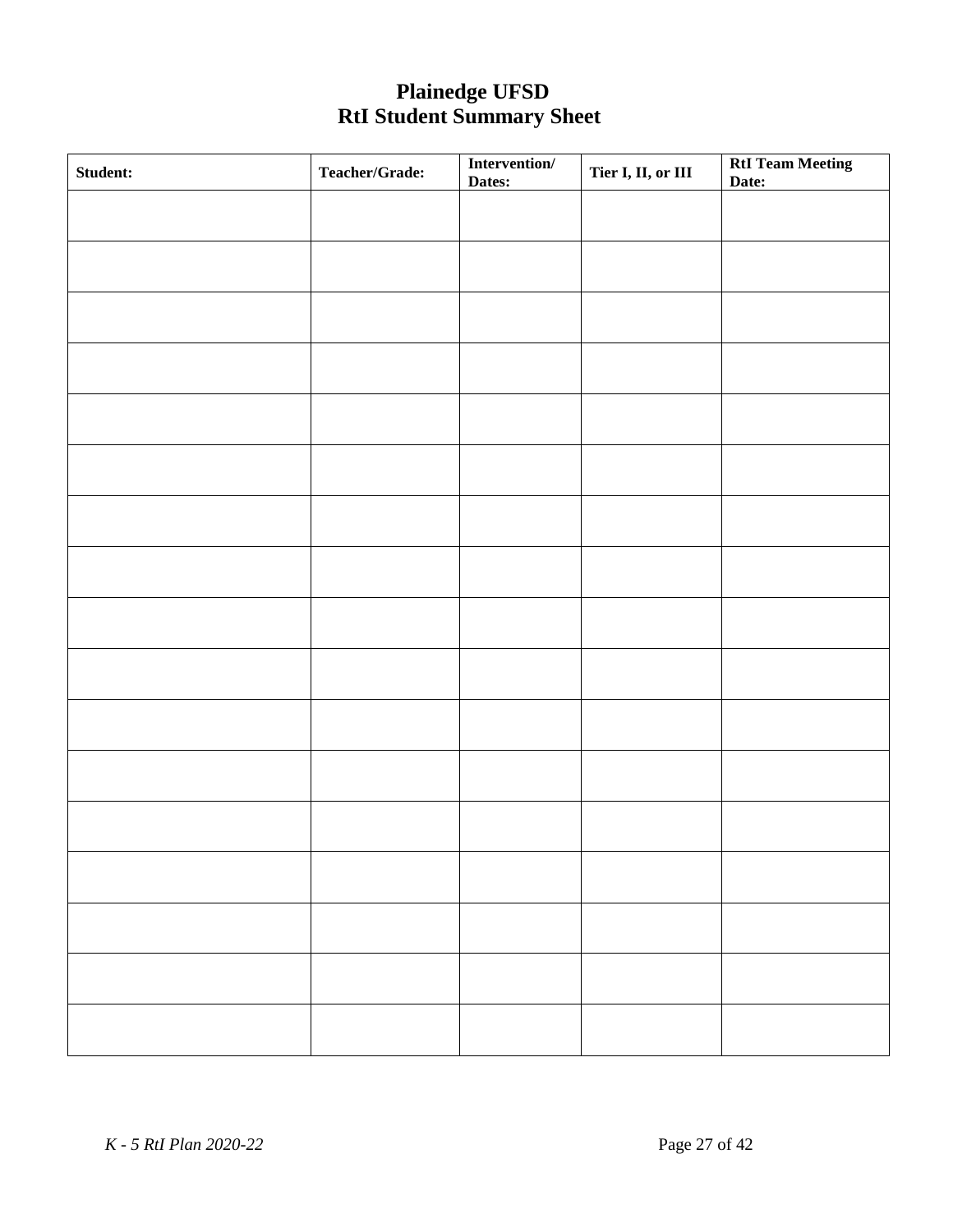#### <span id="page-27-0"></span>**Tier I: Reading Strategies**

#### *I. Phonemic Awareness*

Phonemic awareness is commonly defined as the understanding that spoken words are made up of separate units of sound that are blended together when words are pronounced. However, it can also be thought of as skill at hearing and producing the separate sounds in words, dividing or segmenting words into their component sounds, blending separate sounds into words, and recognizing words that sound alike or different. It is defined by reading experts as the ability to "focus on and manipulate phonemes in spoken words" (NICHD, 2000). For example, hearing and saying that the word *cat* has three sounds, or phonemes /k/ /a/ /t/ is an example of phonemic awareness skill.

This section addresses four important questions about phonemic awareness:

- What are phonemes?
- How can we know if children are developing phonemic awareness?
- How does phonemic awareness help young children learn to read?
- How can teachers help students develop phonemic awareness?

#### *Differentiated Instruction (Phonemic Awareness)*

- *Assess the kinds of phonemic awareness tasks students are able to perform and plan instruction accordingly.* Nonreaders in kindergarten and first grade who have developed little or no phonemic awareness will benefit from explicit and systematic instruction that begins with the easier levels of phonemic awareness such as identifying the initial sounds in spoken words. More mature readers may need instruction in segmenting, blending, and deleting phonemes. (NICHD, 2000, p. 2-31)
- *Focus on one or two phonemic awareness skills.* Phonemic awareness instruction that focuses on no more than one or two skills at a time is more effective than trying to teach many different phonemic awareness skills at the same time (NICHD, 2000, p. 2- 21).
- Allocate a reasonable amount of time to phonemic awareness instruction. Studies that produced the strongest results engaged students with phonemic awareness activities between a total of 5 to 18 hours (NICHD, 2000, p. 2-22)
- *Emphasize segmenting words into phonemes.* Teaching young readers to segment words into individual phonemes appears to be as effective in helping them learn to read as instruction in both segmenting and blending (Torgesen, Morgan, & Davis, 1992). While blending is an essential skill for use in decoding, Torgesen, et al. (1992) concluded that emphasis should be placed on segmenting words into phonemes.
- *Working with small groups of three to four children to teach phonemic awareness may be more effective than one-on-one tutoring.* It appears that children learn from observing and listening to the responses of other children and what the teacher says to the other children about their responses. (NICHD, 2000, p. 2-22)
- *Use letters when teaching about phonemes.* According to the work of Blachman, Ball, Black, and Tangel (as cited in NICHD, 2000), instruction in letters should accompany phonemic awareness instruction. Teaching students to use letters to add, delete, or substitute phonemes increases the application of phonemic awareness to reading and writing.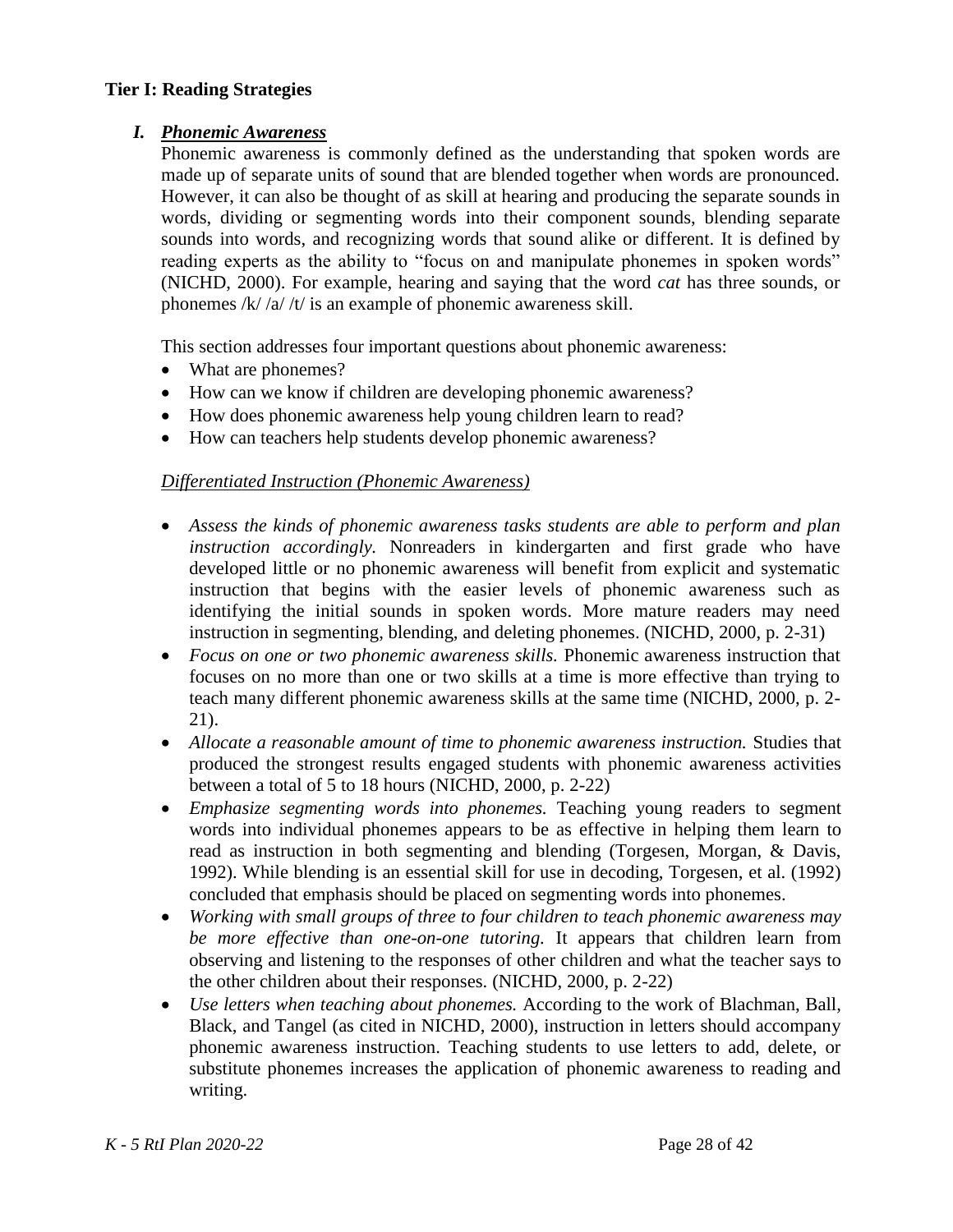- *Connect phonemic awareness instruction to reading and writing.* Making it clear to students how phonemic awareness is connected to reading and writing increases its impact on reading achievement (Cunningham, 1990). Isolated phonemic awareness training improves reading
- *Use manipulatives to help students acquire phonemic awareness.* Manipulatives can be effective aids in teaching phonemic awareness. The work of Blachman et al. (as cited in NICHD, 2000) reported this finding: Having students move letters as they pronounced phonemes in given words was a "key activity" in a program of phonemic awareness instruction that produced significant transfer of learning to reading and spelling.
- *Focus attention on how the mouth changes when pronouncing different phonemes.*  Focusing attention on the changes that take place in the mouth as words are pronounced is an effective way to identify phonemes. Lindamood & Lindamood's work (as cited in NICHD, 2000), explains that by helping students notice the position and movement of their lips and tongue, teachers can increase students' ability to identify, count, and segment phonemes. For example, when the word *foot* is spoken, the lower lip is held against the teeth as air is forced out to pronounce the phoneme /f/. Then, the mouth forms a circle as the /oo/ is pronounced. Finally, the tongue touches the roof of the mouth to make the /t/.
- *Use spelling to teach phonemes.* Asking children to spell words by listening for individual phonemes and identifying the letters that represent those phonemes helps to teach segmenting and improves children's ability to recognize unfamiliar words (Ehri and Wilce, 1987). It is helpful to encourage children to think about how their mouth changes as they repeat the word they are trying to spell. This helps them segment and identify individual phonemes (NICHD, 2000, p. 2-36)

Teachers need to be aware of the key features that make phonemic awareness instruction effective so they can evaluate available instructional programs. Then, teachers should use the materials in a manner that is consistent with the research findings cited above.

#### *II. Phonics*

Understanding phonics and the purpose of phonics instruction involves thinking about how written language was created. Spoken language had existed for a very long time before the need for written communication brought about the invention of various alphabets. When people began inventing the letters of an alphabet to represent the sounds of their spoken language, they eventually saw the need for a set of rules to make spelling consistent from word to word. That is, they understood it would be important for the same letter or letters to be used each time a particular sound was represented. The rules they created to establish consistency in how speech sounds are represented in print are what we now call phonics rules.

#### *What Is the Purpose of Phonics Instruction?*

Phonics instruction is intended to help young readers understand and use the alphabetic principle. This principle says there is a systematic, if sometimes irregular, relationship between graphemes (letters and letter combinations) and phonemes (individual speech sounds). Effective phonics instruction enables children to use these relationships to read and spell words accurately and rapidly. Phonics instruction also serves as a memory aid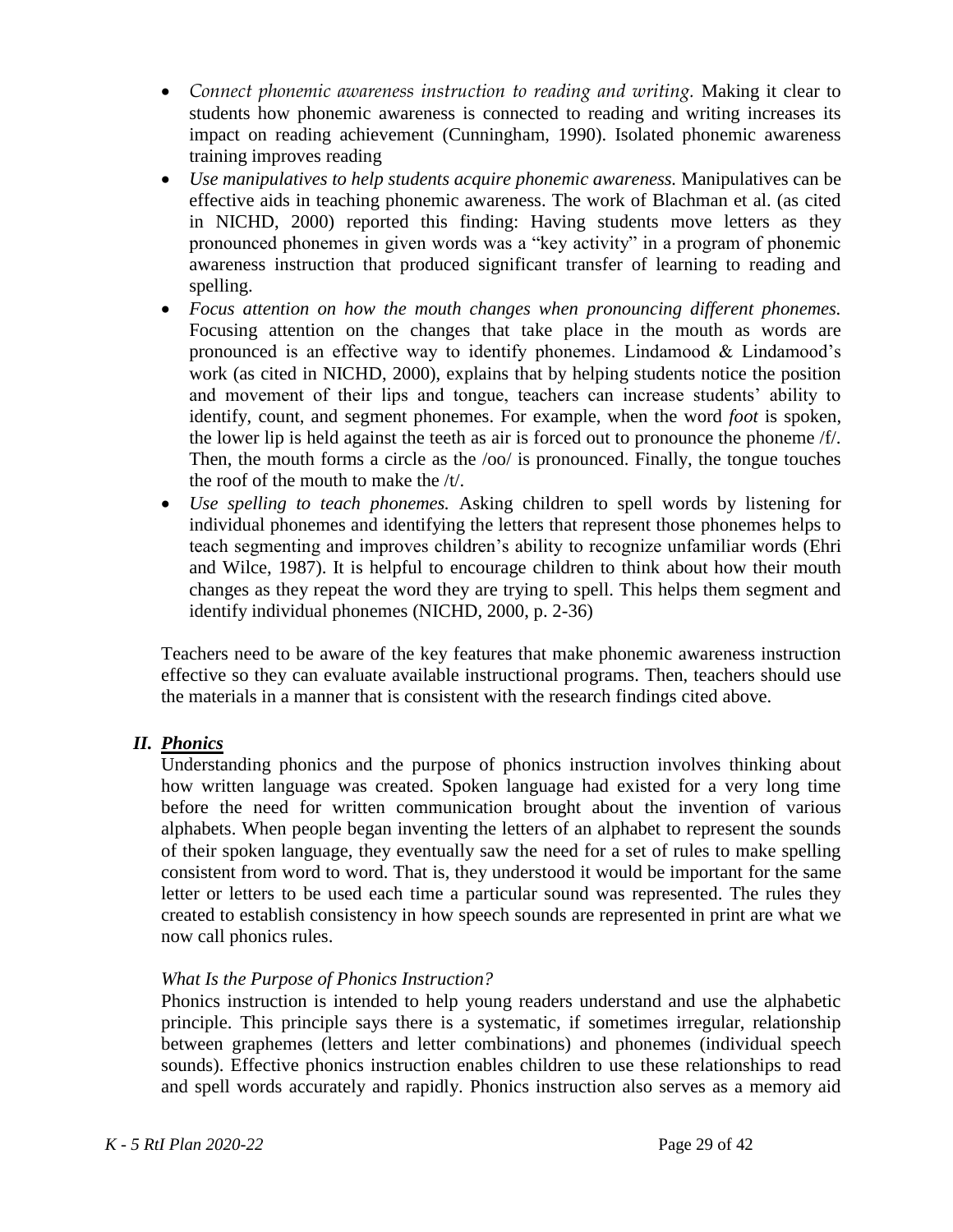that helps students remember and apply rules and generalizations for matching sounds and letters.

*Phonics instruction should be explicit and systematic*. Explicit phonics instruction requires the teacher to explain clearly and directly that certain letters or letter combinations represent certain sounds. ("The sound /d/ is spelled with the letter *d*.") Systematic phonics instruction utilizes a predetermined sequence of letter-sound relationships rather than teaching letter-sound relationships randomly as students encounter them in stories and books. It also includes lots of practice using letter-sound relationships the students have been taught.

#### *Differentiated Instruction (Phonics)*

Analogy phonics

Teaching students unfamiliar words by analogy to known words (e.g., recognizing that the rime segment of an unfamiliar word is identical to that of a familiar word, and then blending the known rime with the new word onset, such as reading *brick* by recognizing that *-ick* is contained in the known word *kick*, or reading *stump* by analogy to *jump*).

• Analytic phonics

Teaching students to analyze letter-sound relations in previously learned words to avoid pronouncing sounds in isolation.

• Embedded phonics

Students will be taught phonics skills by embedding phonics instruction in text reading, a more implicit approach that relies to some extent on incidental learning.

- Phonics through spelling Students will be taught to segment words into phonemes and to select letters for those phonemes (i.e., teaching students to spell words phonemically).
- Synthetic phonics

Teaching students explicitly to convert letters into sounds (phonemes) and then blend the sounds to form recognizable words.

## *III. Fluency*

Fluency is recognizing the words in a text rapidly and accurately *and* using phrasing and emphasis in a way that makes what is read sound like spoken language. Grouping words into meaningful phrases and reading with expression helps the reader understand the text by making what is being read resemble natural speech.

#### *Differentiated Instruction (Fluency)*

- Provide children with opportunities to read and reread a range of stories and informational texts by reading on their own, partner reading, or choral reading.
- Introduce new or difficult words to children, and provides practice reading these words before they read on their own.
- Include opportunities for children to hear a range of texts read fluently and with expression.
- Suggest ideas for building home-school connections that encourage families to become involved actively in children's reading development.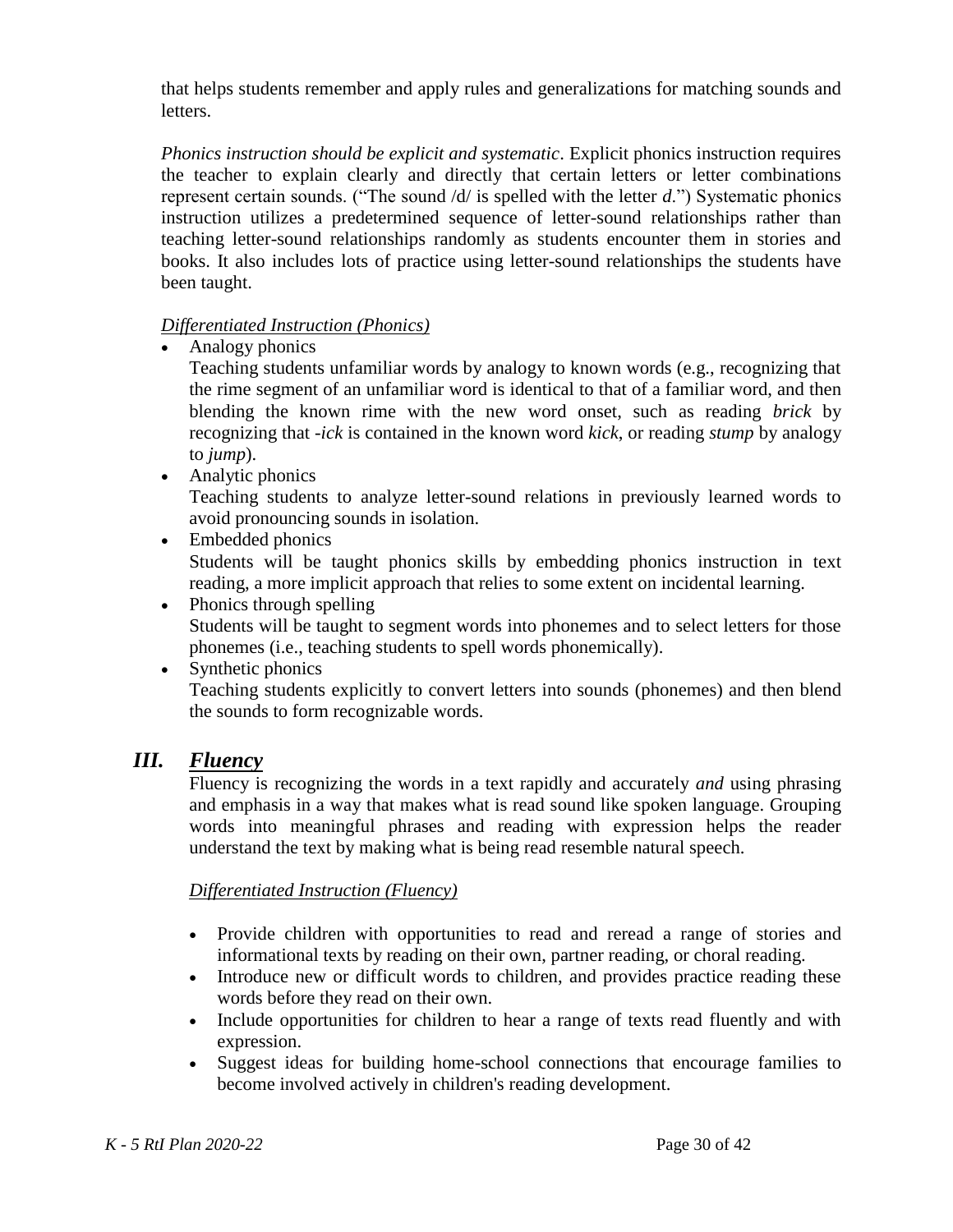- Encourage periodic timing of children's oral reading and recording of information about individual children's reading rate and accuracy.
- Model fluent reading, then have students reread the text on their own.

#### *What students should read*

Fluency develops as a result of many opportunities to practice reading with a high degree of success. Therefore, your students should practice rereading aloud texts that are reasonably easy for them – that is, texts containing mostly words that they know or can decode easily. In other words, the texts should be at the students' independent reading level.

A text is at students' independent reading level if they can read it with about 95% accuracy. If the text is more difficult, students will focus on word recognition and will not have an opportunity to develop fluency.

The text your students practice rereading orally should also be relatively short – probably 50-200 words, depending on the age of the students. You should also use a variety of reading materials, including stories, nonfiction, and poetry. Poetry is especially well suited to fluency practice because poems for children are often short and they contain rhythm, rhyme, and meaning, making practice easy, fun, and rewarding.

#### *Model fluent reading*

By listening to good models of fluent reading, students learn how a reader's voice can help written text make sense. A suggestion is to read aloud daily to your students. By reading effortlessly and with expression, you are modeling for your students how a fluent reader sounds during reading.

#### *Repeated reading*

After you model how to read the text, you must have the students reread it. By doing this, the students are engaging in repeated reading. Usually, having students read a text four times is sufficient to improve fluency. Remember, however, that instructional time is limited, and it is the actual time that students are actively engaged in reading that produces reading gains.

Have other adults read aloud to students. Encourage parents or other family members to read aloud to their children at home. The more models of fluent reading the children hear, the better. Of course, hearing a model of fluent reading is not the only benefit of reading aloud to children.

Reading to children also increases their knowledge of the world, their vocabulary, their familiarity with written language ("book language"), and their interest in reading.

#### *Activities for students to increase fluency*

There are several ways that your students can practice orally rereading text, including student-adult reading, choral (or unison) reading, tape-assisted reading, partner reading, and readers' theatre.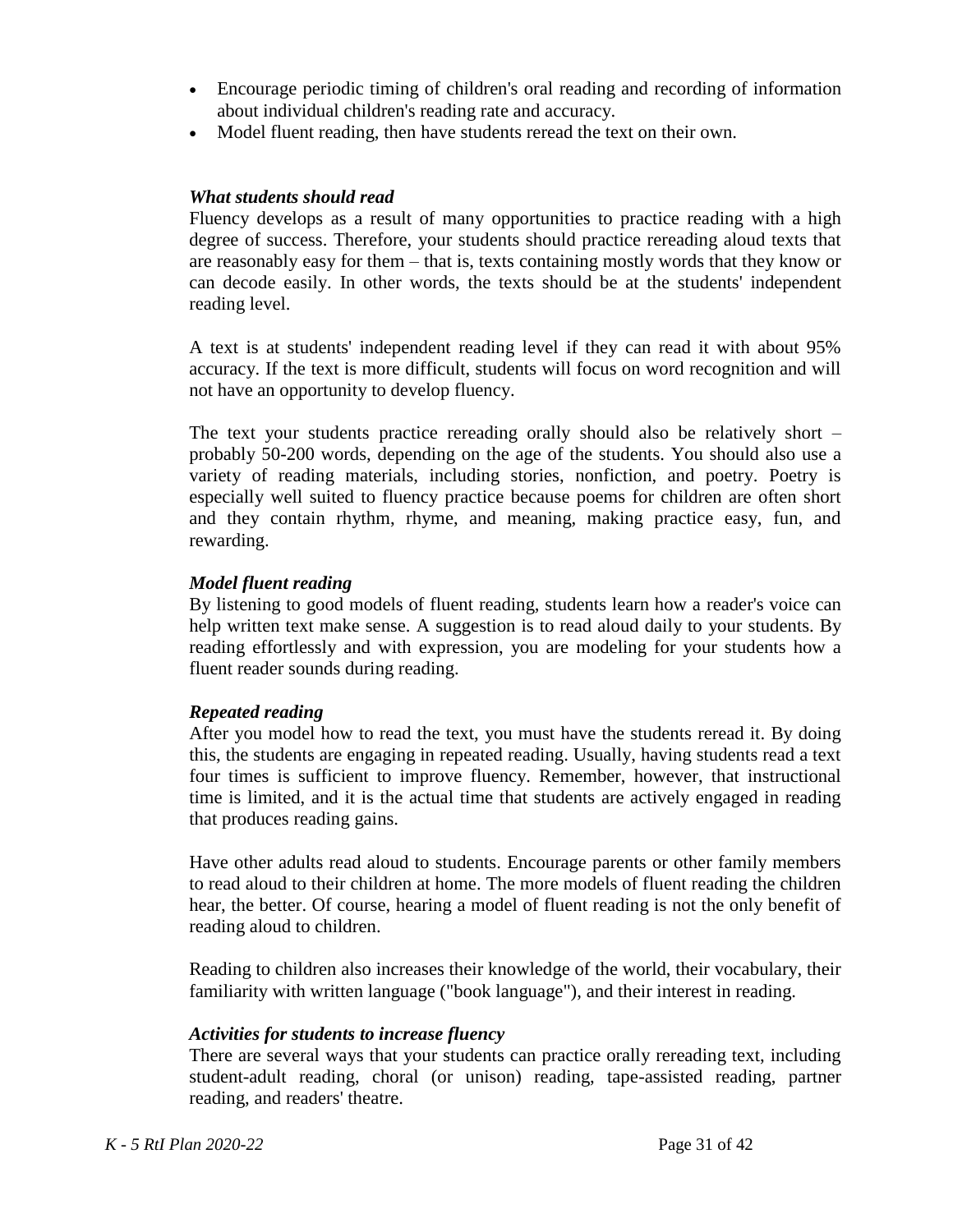#### *Student-adult reading*

In student-adult reading, the student reads one-on-one with an adult. The adult can be you, a parent, a classroom aide, or a tutor. The adult reads the text first, providing the students with a model of fluent reading. Then the student reads the same passage to the adult with the adult providing assistance and encouragement. The student rereads the passage until the reading is quite fluent. This should take approximately three to four re-readings

#### *Choral reading*

In choral, or unison, reading, students read along as a group with you (or another fluent adult reader). Of course, to do so, students must be able to see the same text that you are reading. They might follow along as you read from a big book, or they might read from their own copy of the book you are reading. For choral reading, choose a book that is not too long and that you think is at the independent reading level of most students. Patterned or predictable books are particularly useful for choral reading, because their repetitious style invites students to join in. Begin by reading the book aloud as you model fluent reading.

Then re-read the book and invite students to join in as they recognize the words you are reading. Continue rereading the book, encouraging students to read along as they are able. Students should read the book with you three to five times total (though not necessarily on the same day). At this time, students should be able to read the text independently.

#### *Tape-assisted reading*

In tape-assisted reading, students read along in their books as they hear a fluent reader read the book on an audiotape. For tape-assisted reading, you need a book at a student's independent reading level and a tape recording of the book read by a fluent reader at about 80-100 words per minute. The tape should not have sound effects or music. For the first reading, the student should follow along with the tape, pointing to each word in her or his book as the reader reads it. Next, the student should try to read aloud along with the tape. Reading along with the tape should continue until the student is able to read the book independently, without the support of the tape.

#### *Partner reading*

In partner reading, paired students take turns reading aloud to each other. For partner reading, more fluent readers can be paired with less fluent readers. The stronger reader reads a paragraph or page first, providing a model of fluent reading. Then the less fluent reader reads the same text aloud. The stronger student gives help with word recognition and provides feedback and encouragement to the less fluent partner. The less fluent partner rereads the passage until he or she can read it independently. Partner reading need not be done with a more and less fluent reader. In another form of partner reading, children who read at the same level are paired to reread a story that they have received instruction on during a teacher-guided part of the lesson. Two readers of equal ability can practice rereading after hearing the teacher read the passage.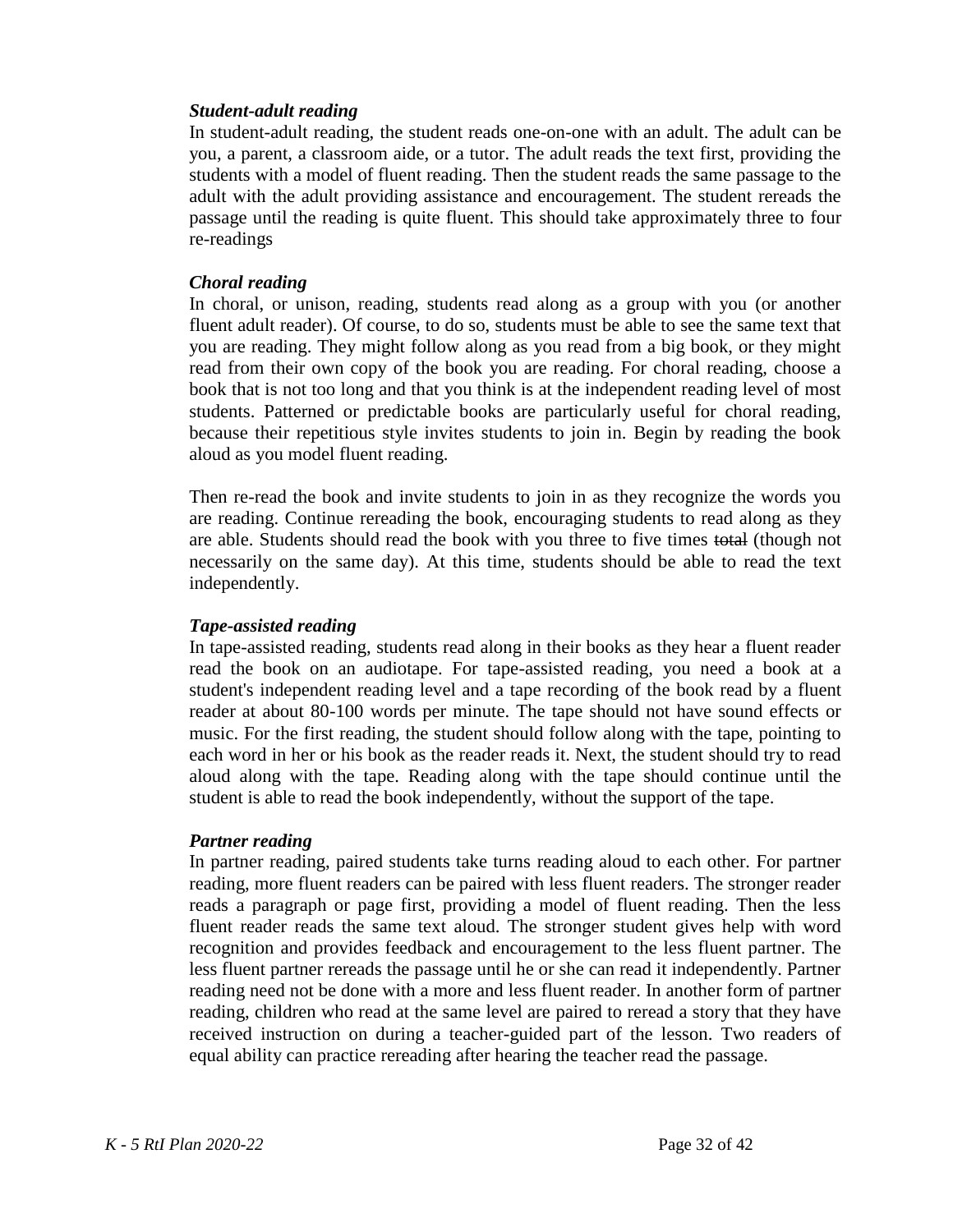#### *Readers' theatre*

In readers' theatre, students rehearse and perform a play for peers or others. They read from scripts that have been derived from books that are rich in dialogue. Students play characters who speak lines or a narrator who shares necessary background information. Readers' theatre provides readers with a legitimate reason to reread text and to practice fluency. Readers' theatre also promotes cooperative interaction with peers and makes the reading task appealing.

#### *IV. Vocabulary*

#### *What is vocabulary and how is it important in learning to read?*

The term *vocabulary* refers to words we need to know to communicate with others. There are four types of vocabulary: listening, speaking, reading, and writing. Listening and speaking vocabularies are sometimes referred to collectively as oral vocabulary.

There are four types of vocabulary:

- 1. Listening: words we understand when others talk to us
- 2. Speaking: words we use when we talk to others
- 3. Reading: words we know when we see them in print (sight words and words we can decode)
- 4. Writing: words we use when we write.

Vocabulary is important in word recognition. Young readers use the pronunciations and meanings of words in their oral vocabulary to help them recognize words they see in print. When children sound out an unfamiliar word, they use the trial pronunciation they have created to search their oral vocabulary. If they find a match and it makes sense in the sentence, they resume reading. If the word is not in their oral vocabulary, they will have a difficult time recognizing that word in print even if they are able to produce an accurate pronunciation by decoding.

Vocabulary also plays an important role in comprehension. Much of the research dealing with the effects of vocabulary instruction on comprehension has involved children in upper-elementary grades and above; however, the findings have implications for improving comprehension in younger children as well. These findings include support for two instructional practices that improve comprehension: ongoing, long-term vocabulary instruction (Beck, Perfetti, & McKeown, 1982) and teaching vocabulary words prior to making reading assignments (Brett, Rothlein, & Hurley, 1996; Wixson, 1986).

Additionally, vocabulary is important for reading to learn as well as learning to read. Children need to understand the meanings of the words they read if they are to learn from what they read (Nagy & Scott, 2000). Baker, Simmons, and Kameenui (1995) tell us that "vocabulary acquisition is crucial to academic development. Not only do students need a rich body of word knowledge to succeed in basic skill areas, they also need a specialized vocabulary to learn content area material."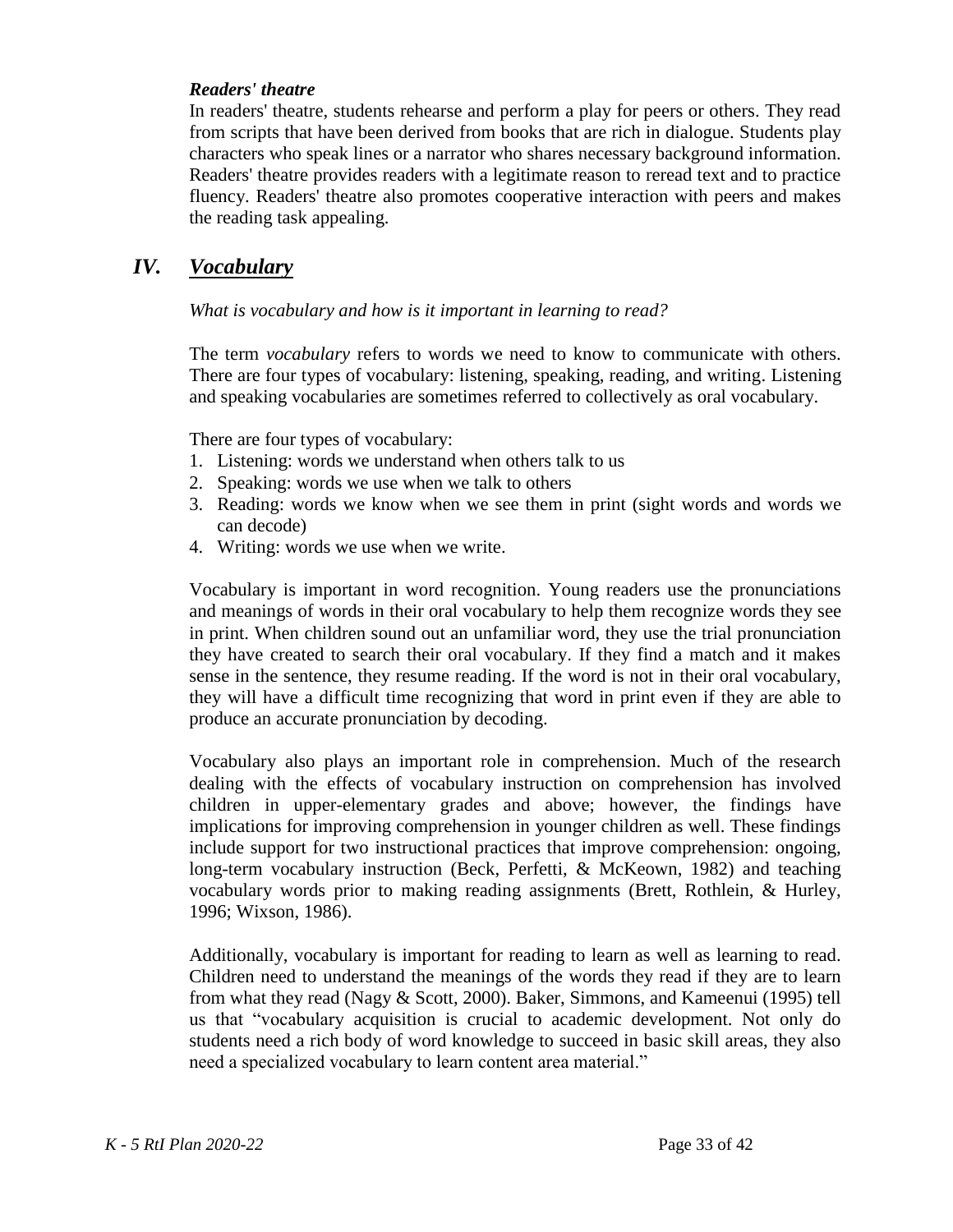*Vocabulary should be taught directly even though a great deal of vocabulary is learned indirectly.* Effective vocabulary instruction includes teaching new words *directly* by providing explicit, clearly written definitions and well-chosen examples and non-examples, as well as, helping students learn words *indirectly* by teaching word-learning strategies students can use to learn words on their own.

*Repeated exposure to new vocabulary is important.* The frequency with which a word is encountered increases new word learning for kindergarteners and first graders (Leung, 1992), and repeated readings can help young children's vocabulary growth (Senechal, 1997).

*New words are learned more effectively in a rich context.* Words that students will encounter in a variety of text are more useful and therefore should receive emphasis in vocabulary instruction. Selecting words that are found in books students will read inside and outside of school makes the task of learning new words more worthwhile (McKeown, Beck, Omanson, & Pople, 1985).

*Restructuring vocabulary tasks can help students learn new vocabulary.* Restructuring vocabulary tasks includes rewriting textbook definitions to make them more complete and easier to understand and providing sample sentences along with definitions. For example, a teacher might introduce the word *hurricane* by expanding the textbook definition using words students will readily understand and writing sentences on the board that illustrate the word's meaning.

*Active engagement with vocabulary improves learning.* Active engagement means students are involved in an active rather than passive manner in working with new vocabulary words. This can include using new words in sentences, matching words with definitions, sorting examples and non-examples of new concepts, or discussing what new words mean with classmates. More active engagement was identified as an important factor in helping students learn vocabulary words in a number of studies, including a study with prekindergarten children who learned more when they answered questions about the story while it was being read than when the story was read straight through without questions (Senechal, 1997). Drevno, Kimball, Possi, Heward, Gardner, and Barbetta (1994) reported that correcting student errors in science vocabulary by supplying the correct definition and having the student repeat it made a positive difference in helping students learn new terms and concepts. They suggested that the active engagement of having students repeat the correct definition improved student learning.

#### *Differentiated Instruction (Vocabulary)*

Providing multiple ways for students to work with new words enhances their understanding of those words (McKeown et al., 1985; Stahl, 1991). Here are several examples that are easy to use:

*Associate new words with known words.* Give students "clue words" that connect with new vocabulary words and ask them to identify how these words are related. (How is *story* related to *novel*? Why do these two words belong together?)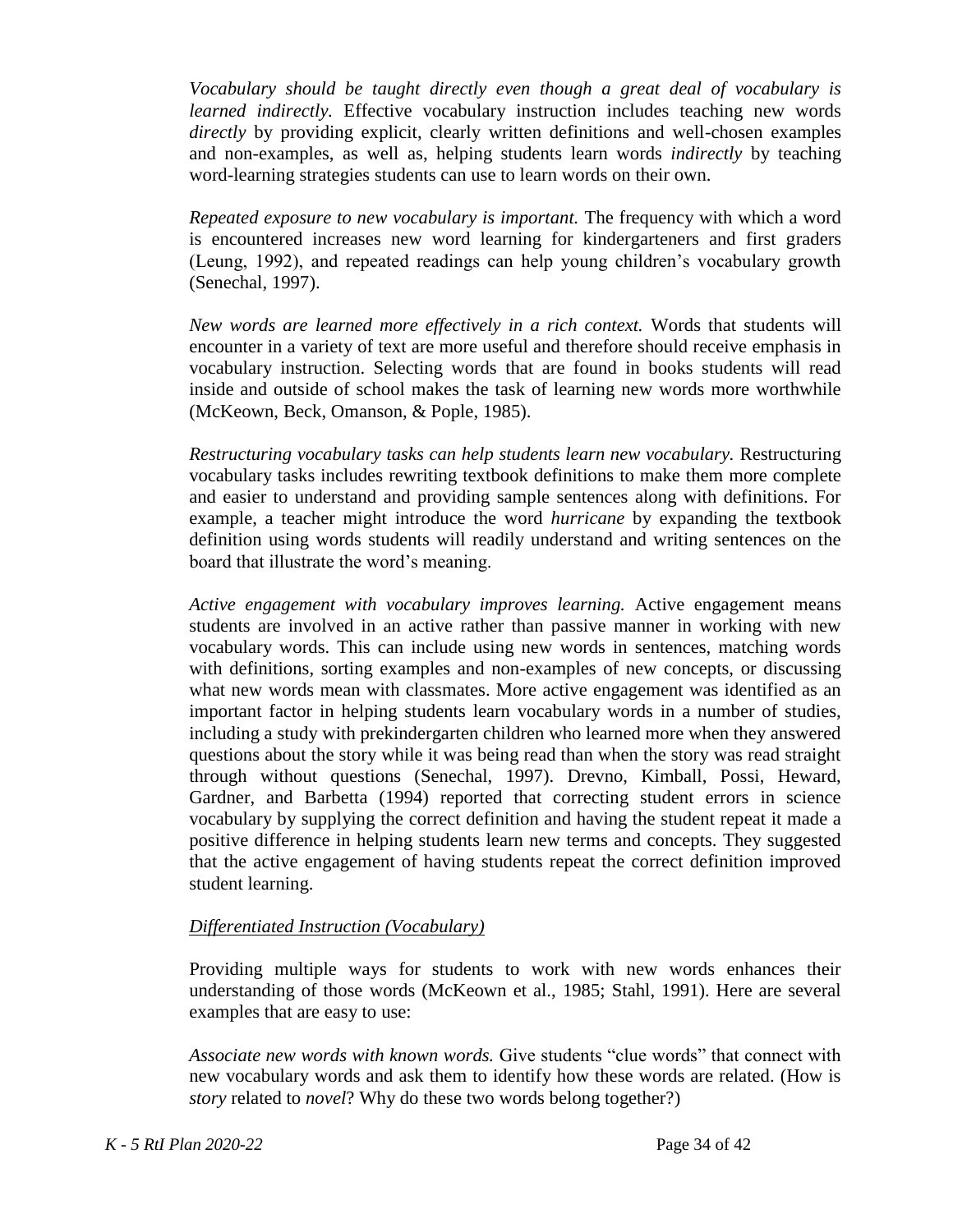*Use new words in a sentence.* It is important that students use a new word in a sentence that shows they understand the word's meaning. Connecting new words to personal experience or prior knowledge is one way to do this. (My mom and dad took me to see the *ocean* for the first time.)

*Match definitions to new words.* Use activities that make this type of practice fun for students, including game-type activities. Student-written definitions can be used to provide variety.

*Use new words in different contexts.* Students who take words they learn in one context and transfer them to another setting are demonstrating the depth of their understanding of those words. This should be recognized and reinforced so that students look for opportunities to use new words in new contexts. (The teacher explores with the class how the word *fishing* has different meanings depending on the context—fishing for trout, fishing for her keys in the bag, or fishing for a compliment.)

*Provide students with multiple exposures to new words.* Students need to see, hear, read, and write new words repeatedly and in different contexts to learn the words completely. Teachers who model how vocabulary can be used across different subjects help students understand the usefulness and practicality of learning new words. (To help students have a more complete understanding of the word *honesty,* a teacher gave students short stories about George Washington and Abraham Lincoln that illustrated honesty, asked students to write about a time when they had been honest about something, and shared quotations from people who spoke about the importance of honesty.

#### *V. Comprehension*

Comprehension involves constructing meaning that is reasonable and accurate by connecting what has been read to what the reader already knows and thinking about all of this information until it is understood. Comprehension is the final goal of reading instruction. While fluent decoding is an essential component of skilled reading, (Block & Pressley, 2002) it should be considered a prerequisite to strong comprehension rather than an end in itself.

Students with good comprehension do the following things:

- 1. They use a range of comprehension strategies to deepen and enrich their understanding of what they are reading (Pressley, El-Dinary, & Brown, 1992).
- 2. They are aware of their own thinking processes, and they make conscious decisions to use different comprehension strategies as they read, especially when they detect problems in understanding what they are reading (Baker & Brown, 1984).
- 3. They attribute successful comprehension to effort more than to ability. They believe they can understand what they read if they apply the right comprehension strategies; however, they also believe that achieving this level of understanding requires effort, according to Carr and Borkowski (as cited in Brown, 2002).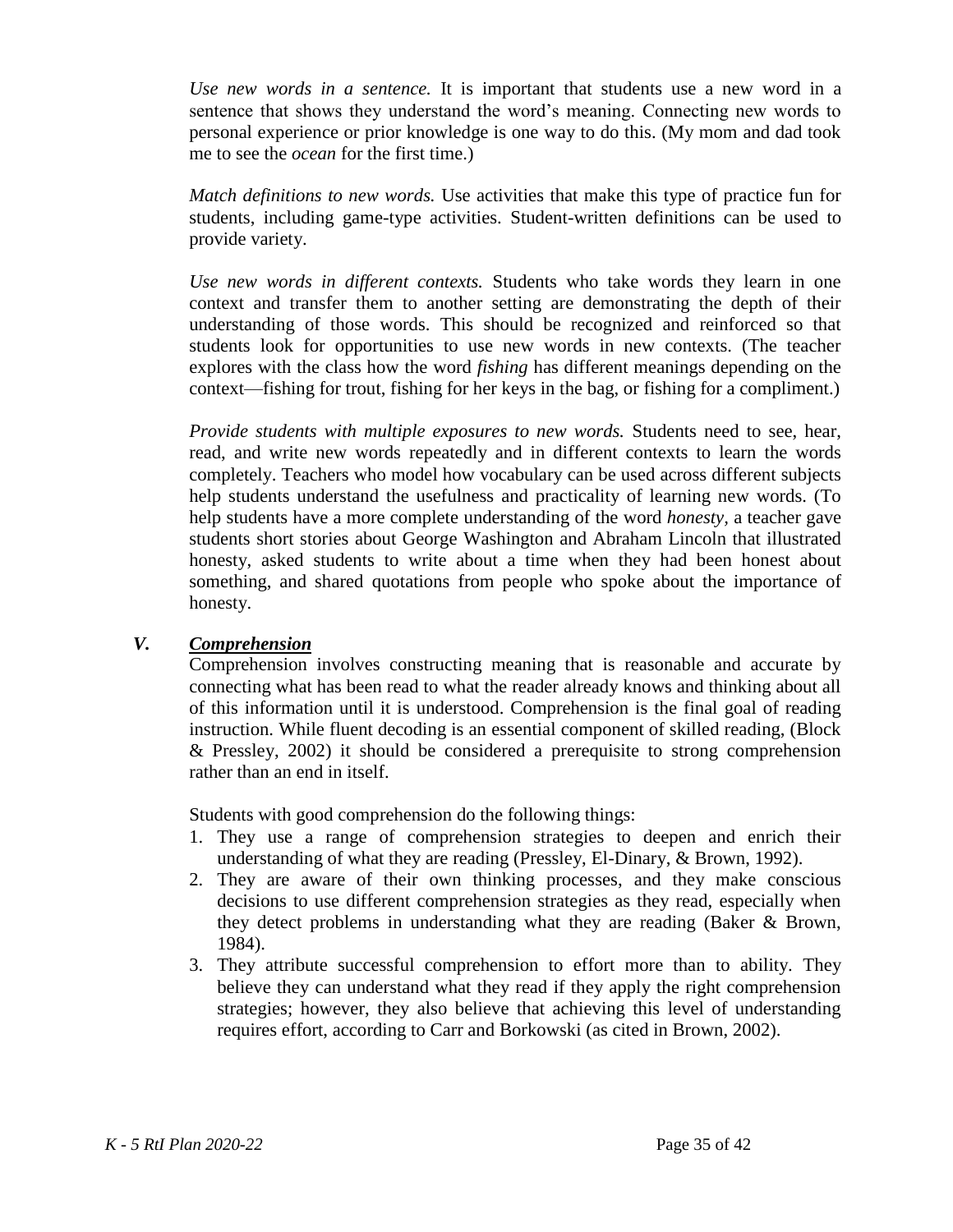#### **What Are Comprehension Strategies?**

Comprehension strategies represent many different ways of thinking about what has been read. They can be thought of as *thinking* strategies? They are ways of thinking about what has been read that help readers go beyond understanding the surface meaning of the text. A short list of examples of comprehension strategies includes comprehension monitoring, cooperative learning, using graphic and semantic organizers including story maps, answering questions about what has been read, having students create their own questions about what they have read, using prior knowledge to connect what they read to what they already know, and summarizing what they have read.

#### **1. Monitoring comprehension**

Students who are good at monitoring their comprehension knows when they understand what they read and when they do not. They have strategies to "fix" problems in their understanding as the problems arise. Research shows that instruction, even in the early grades, can help students become better at monitoring their comprehension.

Comprehension monitoring instruction teaches students to:

- Be aware of what they do understand
- Identify what they do not understand
- Use appropriate strategies to resolve problems in comprehension

#### **2. Metacognition**

Metacognition can be defined as "thinking about thinking." Good readers use metacognitive strategies to think about and have control over their reading. Before reading, they might clarify their purpose for reading and preview the text. During reading, they might monitor their understanding, adjusting their reading speed to fit the difficulty of the text and "fixing" any comprehension problems they have. After reading, they check their understanding of what they read.

Students may use several comprehension monitoring strategies:

- Identify where the difficulty occurs *"I don't understand the second paragraph on page 76."*
- Identify what the difficulty is *"I don't get what the author means when she says, 'Arriving in America was a milestone in my grandmother's life.'"*
- Restate the difficult sentence or passage in their own words *"Oh, so the author means that coming to America was a very important event in her grandmother's life."*
- Look back through the text *"The author talked about Mr. McBride in Chapter 2, but I don't remember much about him. Maybe if I reread that chapter, I can figure out why he's acting this way now."*
- Look forward in the text for information that might help them to resolve the difficulty

*"The text says, 'The groundwater may form a stream or pond or create a wetland. People can also bring groundwater to the surface.' Hmm, I don't*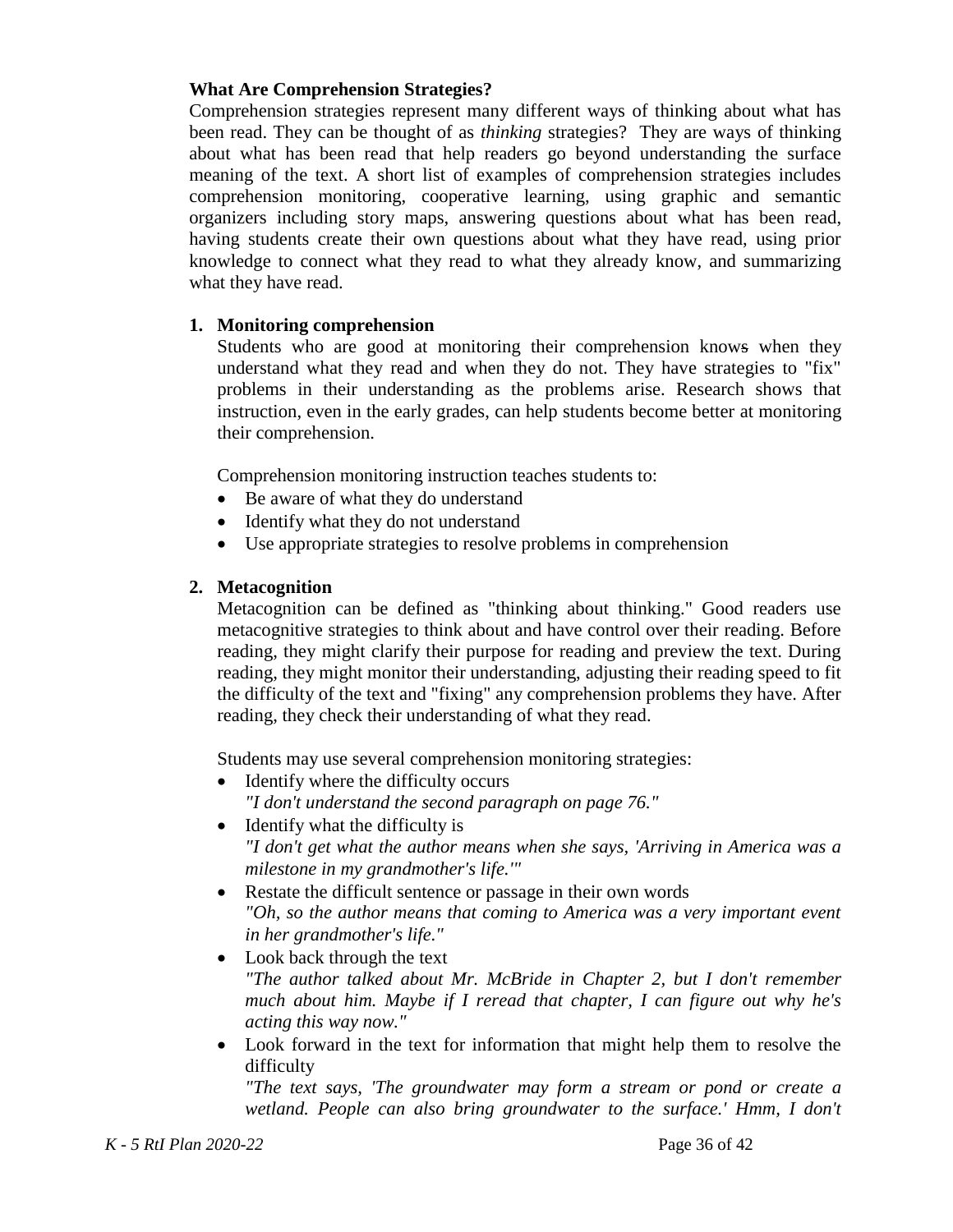*understand how people can do that… Oh, the next section is called 'Wells.' I'll read this section to see if it tells how they do it."*

#### **3. Graphic and semantic organizers**

Graphic organizers illustrate concepts and relationships between concepts in a text or using diagrams. Graphic organizers are known by different names, such as maps, webs, graphs, charts, frames, or clusters.

Regardless of the label, graphic organizers can help readers focus on concepts and how they are related to other concepts. Graphic organizers help students read and understand textbooks and picture books.

Graphic organizers can:

- Help students focus on text structure "differences between fiction and nonfiction" as they read
- Provide students with tools they can use to examine and show relationships in a text
- Help students write well-organized summaries of a text

#### **4. Answering questions**

Questions can be effective because they:

- Give students a purpose for reading
- Focus students' attention on what they are to learn
- Help students to think actively as they read
- Encourage students to monitor their comprehension
- Help students to review content and relate what they have learned to what they already know

The Question-Answer Relationship strategy (QAR) encourages students to learn how to answer questions better. Students are asked to indicate whether the information they used to answer questions about the text was textually explicit information (information that was directly stated in the text), textually implicit information (information that was implied in the text), or information entirely from the student's own background knowledge.

There are four different types of questions:

- "Right There" Questions found right in the text that ask students to find the one right answer located in one place as a word or a sentence in the passage. Example: Who is Frog's friend? Answer: Toad
- "Think and Search" Questions based on the recall of facts that can be found directly in the text. Answers are typically found in more than one place, thus requiring students to "think" and "search" through the passage to find the answer.

Example: Why was Frog sad? Answer: His friend was leaving.

 "Author and You" - Questions require students to use what they already know, with what they have learned, from reading the text. Student's must understand the text and relate it to their prior knowledge before answering the question.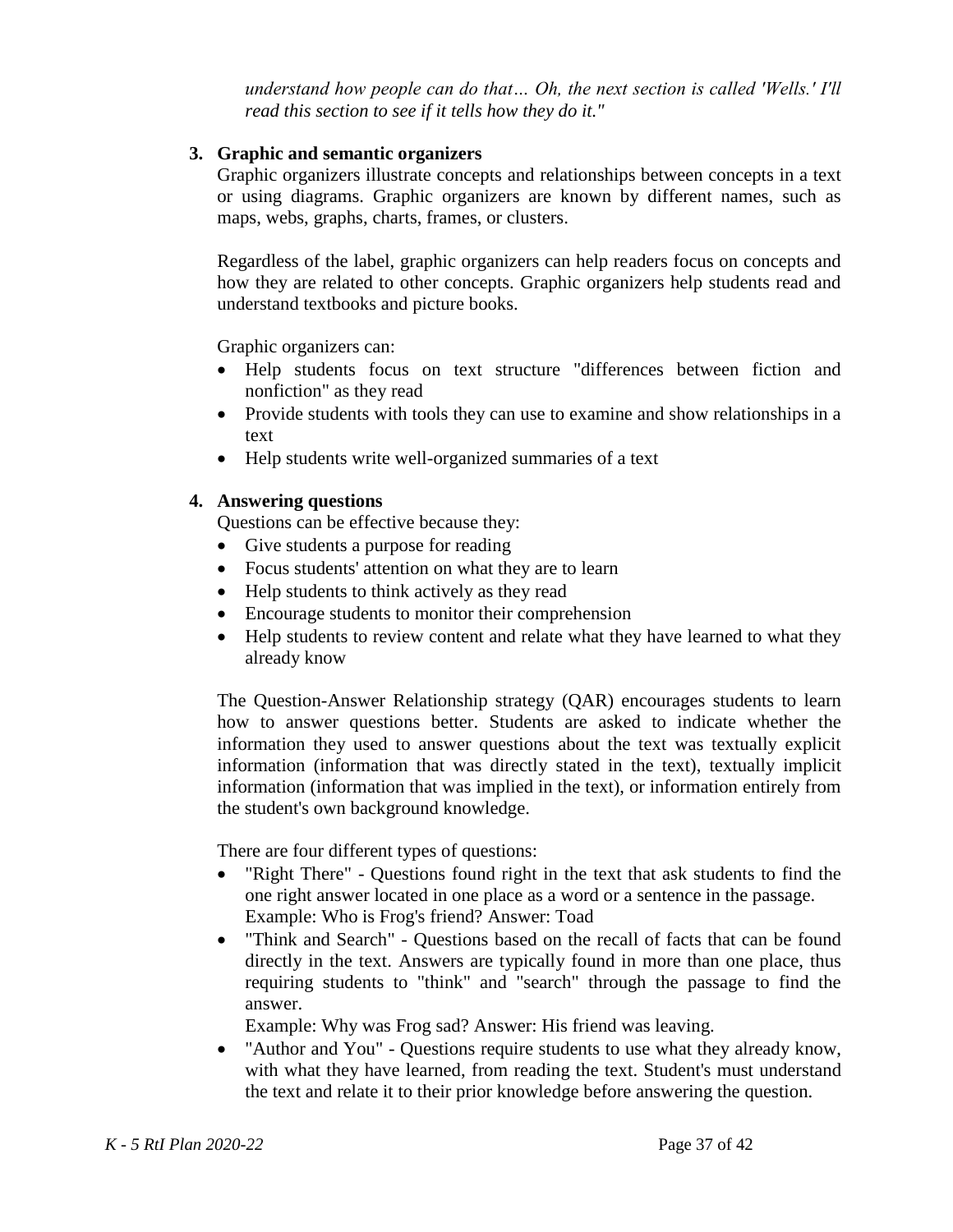Example: How do you think Frog felt when he found Toad? Answer: I think that Frog felt happy because he had not seen Toad in a long time. I feel happy when I get to see my friend who lives far away.

 "On Your Own" - Questions are answered based on a student's prior knowledge and experiences. Reading the text may not be helpful to them when answering this type of question.

Example: How would you feel if your best friend moved away? Answer: I would feel very sad if my best friend moved away because I would miss her.

#### **5. Generating questions**

By generating questions, students become aware of whether they can answer the questions and if they understand what they are reading. Students learn to ask themselves questions that require them to combine information from different segments of text. For example, students can be taught to ask main idea questions that relate to important information in a text.

#### **6. Recognizing story structure**

In story structure instruction, students learn to identify the categories of content (characters, setting, events, problem, and resolution). Often, students learn to recognize story structure through the use of story maps. Instruction in story structure improves students' comprehension.

#### **7. Summarizing**

Summarizing requires students to determine what is important in what they are reading and to put it into their own words. Instruction in summarizing helps students:

- Identify or generate main ideas
- Connect the main or central ideas
- Eliminate unnecessary information
- Remember what they read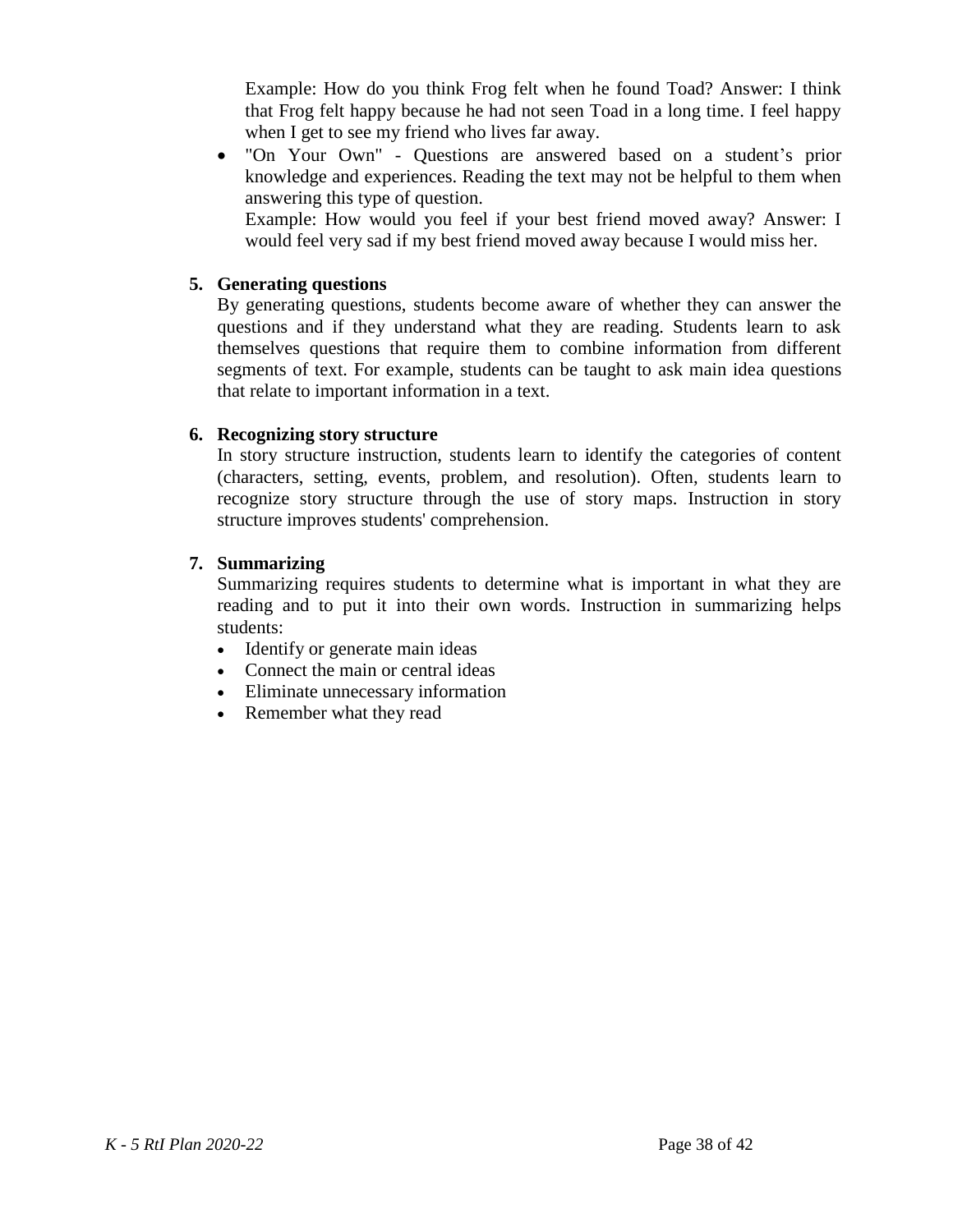#### <span id="page-38-0"></span>**Tier II: Reading Strategies**

According to the findings of the National Reading Panel (2000), Tier II small group reading instruction will include phonemic awareness, phonics, vocabulary, fluency and comprehension lessons that are matched to the students' needs based on the universal screening and/or other schoolbased assessment. A chart of specific research-based strategies for teaching these areas of reading is listed below.

#### *I. Reading Comprehension*

This section will focus on reading comprehension which the National Reading Panel (2000) concluded can be improved by the explicit teaching of comprehension skills. The teacher explicitly explains and then models such strategies for students who practice in small groups until they are able to carry them out independently.

"The National Reading Panel identified 7 categories of text comprehension instruction that appear to have a solid scientific basis for concluding that these types of instruction improve comprehension in non-impaired readers …many are more effective when used as part of a multiple-strategy method.

The literature also suggests that teaching comprehension in the context of specific academic areas – for example, social studies – can be effective (2000)."

| <b>Reading Comprehension Strategies</b> |                             |                       |  |
|-----------------------------------------|-----------------------------|-----------------------|--|
| <b>Before Reading</b>                   | <b>During Reading</b>       | <b>After Reading</b>  |  |
| <b>Anticipation Guide</b>               | Monitor understanding       | Answer questions      |  |
| Preview Vocabulary                      | Apply fix-up strategies     | Graphic Organizers or |  |
| Preview text $\&$ pictures/graphs,      | Confirm, change predictions | Semantic Organizers   |  |
| maps                                    | Make connections            | Draw pictures         |  |
| <b>Activate Background</b>              | Text to self                | Write after reading   |  |
| Knowledge                               | <b>Text to Text</b>         | Summarize             |  |
| Read-aloud                              | Text to World               |                       |  |
| Look at a map/picture                   | <b>Ask Questions</b>        |                       |  |
| Discussion                              | Clarify words/ideas         |                       |  |
| Set purpose for reading                 | Visualize                   |                       |  |
| Preview text                            | Use context clues for       |                       |  |
| Make predictions                        | unknown words               |                       |  |
| Understand text structure               | Use decoding strategies for |                       |  |
|                                         | unknown words               |                       |  |
|                                         | Guided reading              |                       |  |
|                                         | Take notes while reading    |                       |  |
|                                         | Use Post-it notes while     |                       |  |
|                                         | reading                     |                       |  |

Report of the National Reading Panel, US Department of Health and Human Services, 2000: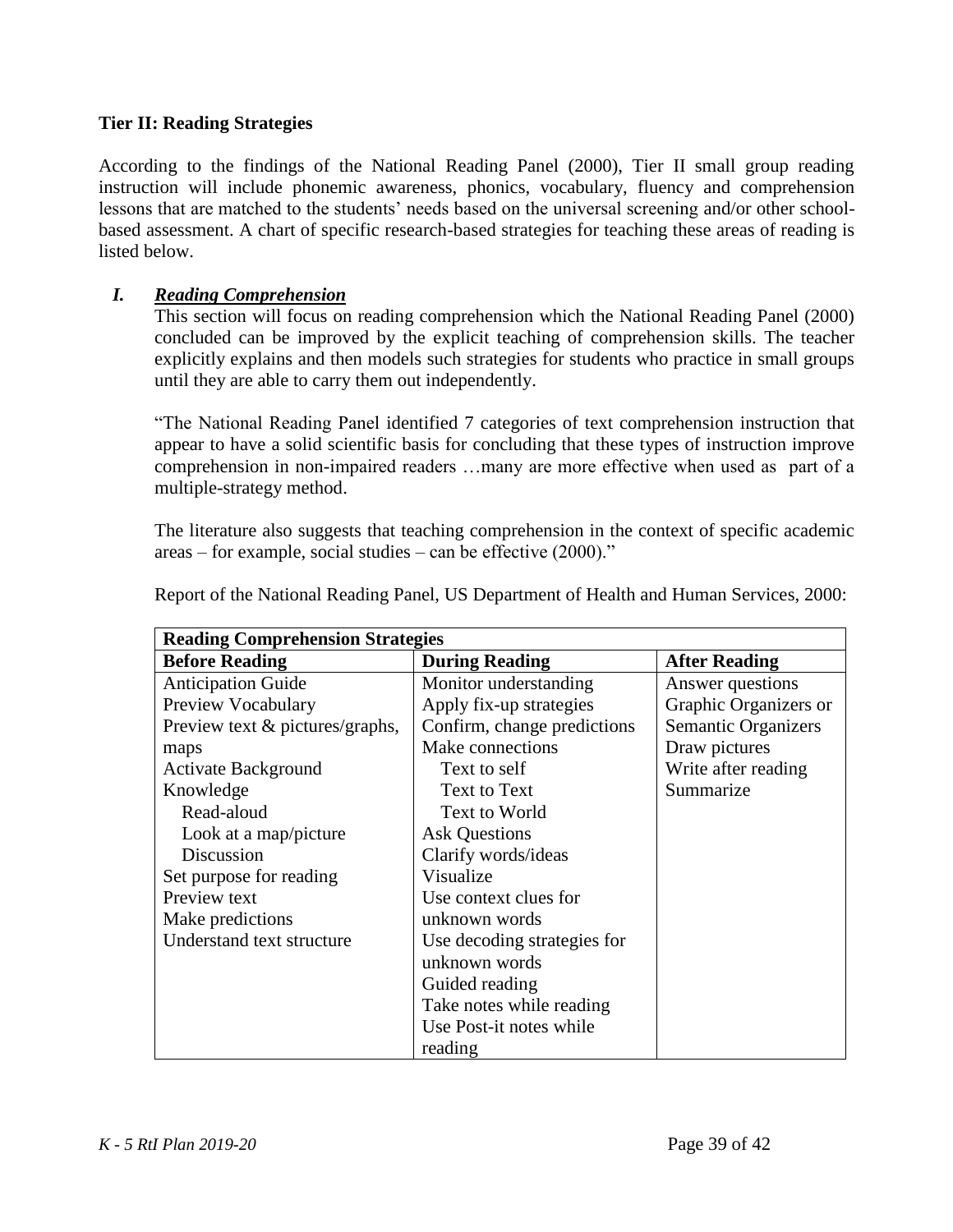#### *II. Vocabulary and Reading Fluency*

The National Reading Panel (2000) concluded that there is no single research-based method for teaching vocabulary. It was recommended to use a variety of direct and indirect methods of vocabulary instruction.

The National Reading Panel (2000) stated the critical importance of reading fluency and its impact on comprehension. If a text is read in a slow and choppy manner, it will be difficult for the child to remember what has been read and to relate the ideas expressed in the text to his or her background knowledge to aid comprehension.

| <b>Fluency Strategies</b>              | <b>Vocabulary Strategies</b>               |
|----------------------------------------|--------------------------------------------|
| Echo Reading                           | Incidentally                               |
| <b>Choral Reading</b>                  | Teacher read-alouds                        |
| Guided Reading                         | Extensive independent reading              |
| Fluency Sentence and/or Passage Drills | Oral                                       |
| <b>Shared Reading</b>                  | Repetition and multiple exposures to words |
| Partner Reading                        | Word play and puzzles                      |
| <b>Tape-Assisted Reading</b>           | Directly                                   |
| <b>Timed Repeated Reading</b>          | Teaching words in Context                  |
| Readers' Theater                       | Dictionary use                             |
|                                        | Root word analysis                         |
|                                        | Teaching prefixes and suffixes             |
|                                        | Graphic organizers                         |
|                                        | Drawing                                    |
|                                        | Speaking                                   |
|                                        | Use of words in writing                    |
|                                        | Figurative language                        |
|                                        | Listening to audio-taped books             |
|                                        |                                            |

The References throughout this plan were cited from the following sources:

- 1. The New York State Response to Intervention Technical Assistance Center;<https://nysrti.org/>
- 2. NYSED.gov;<http://www.p12.nysed.gov/specialed/RTI/guidance/intro.htm>
- 3. Report of the National Reading Panel (2000); [www.nichd.nih.gov/](http://www.nichd.nih.gov/)
- 4. Evidence-Based Reading Instruction, International Reading Association, 2004; [www.reading.org](http://www.reading.org/)
- 5. Mosaic of Thought, Keene & Zimmerman, Heinemann, 1997
- 6. Reading Rockets; [www.readingrockets.org](http://www.readingrockets.org/)
- 7. *The Reading Teacher*, International Reading Association
- 8. The Fluent Reader, Rasinsky, Scholastic, 2003
- 9. Reciprocal Teaching at Work, 2<sup>nd</sup> Edition, Oczkus, International Reading Association, 2003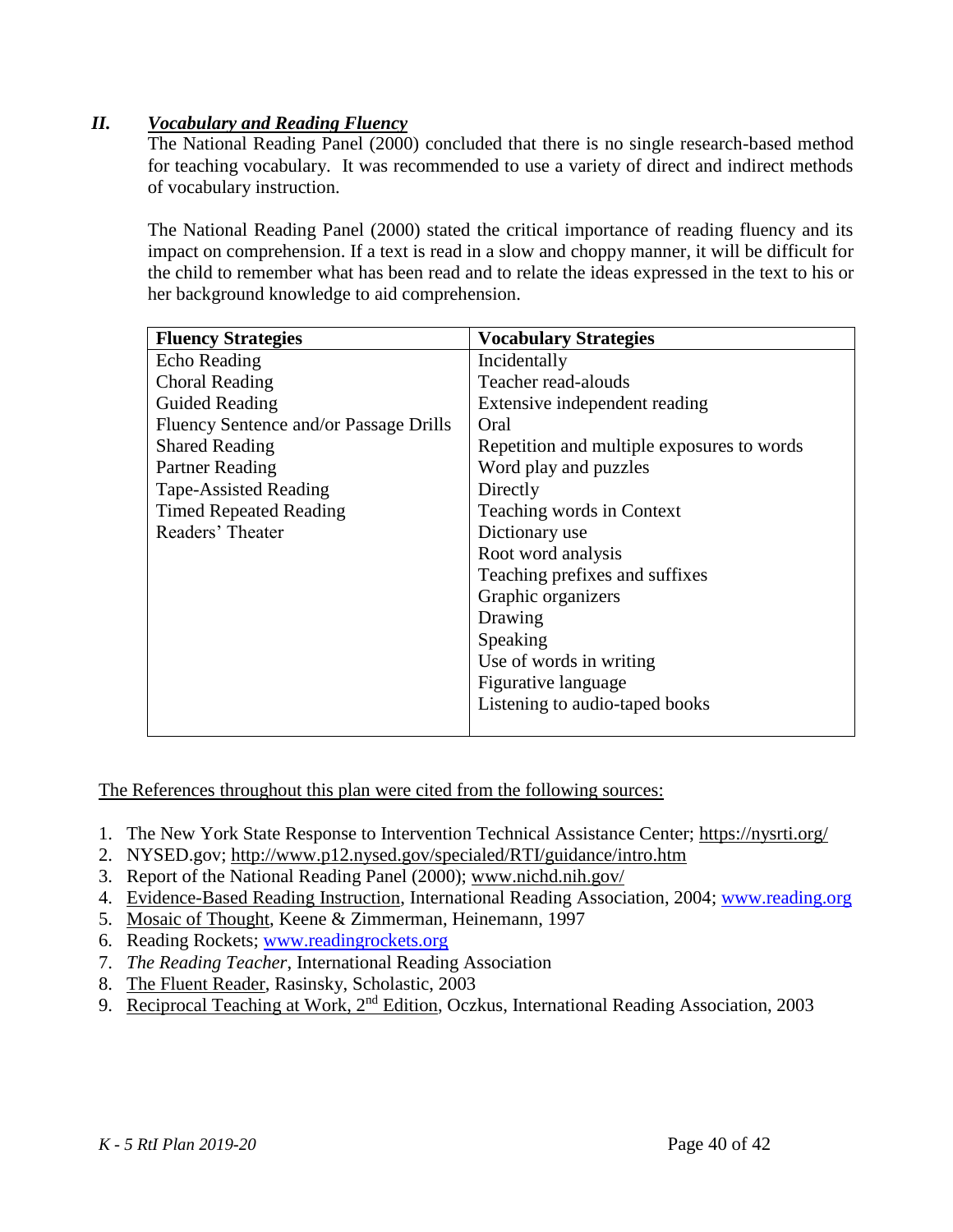#### **Entrance and Exit Criteria**

- A student may enter the reading and /or math support pullout program if he or she meets the following criteria (taken *"Holistically"*)
	- o NWEA percentile from the last 3 scores
		- T3 below 20th
		- T2 below 26th
	- o Classroom tests
		- **T3 below 60% consistently**
		- T2 below 70% consistently
	- o Overall Classroom performance is low
	- o NYS ELA and Mathematics Level 1 or Level 2
	- o Report Cards grades are (well below average)
		- \*There should be evidence of interventions provided within the classroom prior to any decision
- A student may exit the reading and/or math support pullout program if he or she meets the following criteria (taken *"Holistically"*)
	- o Regular communication about classroom performance, including test grades, indicates sufficient progress
	- o Classroom Tests
		- Move from  $T2$  pull out to  $T2$  in class when tests are above 70% consistently
		- Move from T<sub>3</sub> to T<sub>2</sub> pull out when tests are between  $60\%$   $70\%$  consistently
	- o Evidence of progress on specific skills from small group

#### **Diagnostics and Other Data**

- KeyMath Diagnostic (30-90 minutes 1:1)
	- o Use for all new entrants to math support pull out
	- o Use for all grade levels
	- o Use age percentile levels
		- $25<sup>th</sup> 20<sup>th</sup>$  Tier 2, 19<sup>th</sup> and below Tier 3
	- o Only administered for students entering program
	- o Not used for Progress Monitoring
- IXL Diagnostic: Initially three 20 minute sessions, then 10-20 minutes per week to keep updated
	- o Use for new entrants
	- o Numerical Levels should be as follows:
		- $\frac{1}{2}$  year or more below grade level for T2 pull out
			- example Grade 2 September score of 110-150 less
			- One year or more below grade level for T3
				- Grade 2 score of 100 or less
	- o Students work in Diagnostic for at least 10 minutes a week
	- o Overall "dot" Scores should be recorded every 4-6 weeks

**RTI Guidelines Above 40th%ile Tier 1 26th-39th%ile Tier 2 In Class 20th-25th%ile Tier 2 Pull Out 0%ile-19%ile Tier 3 Pull Out**